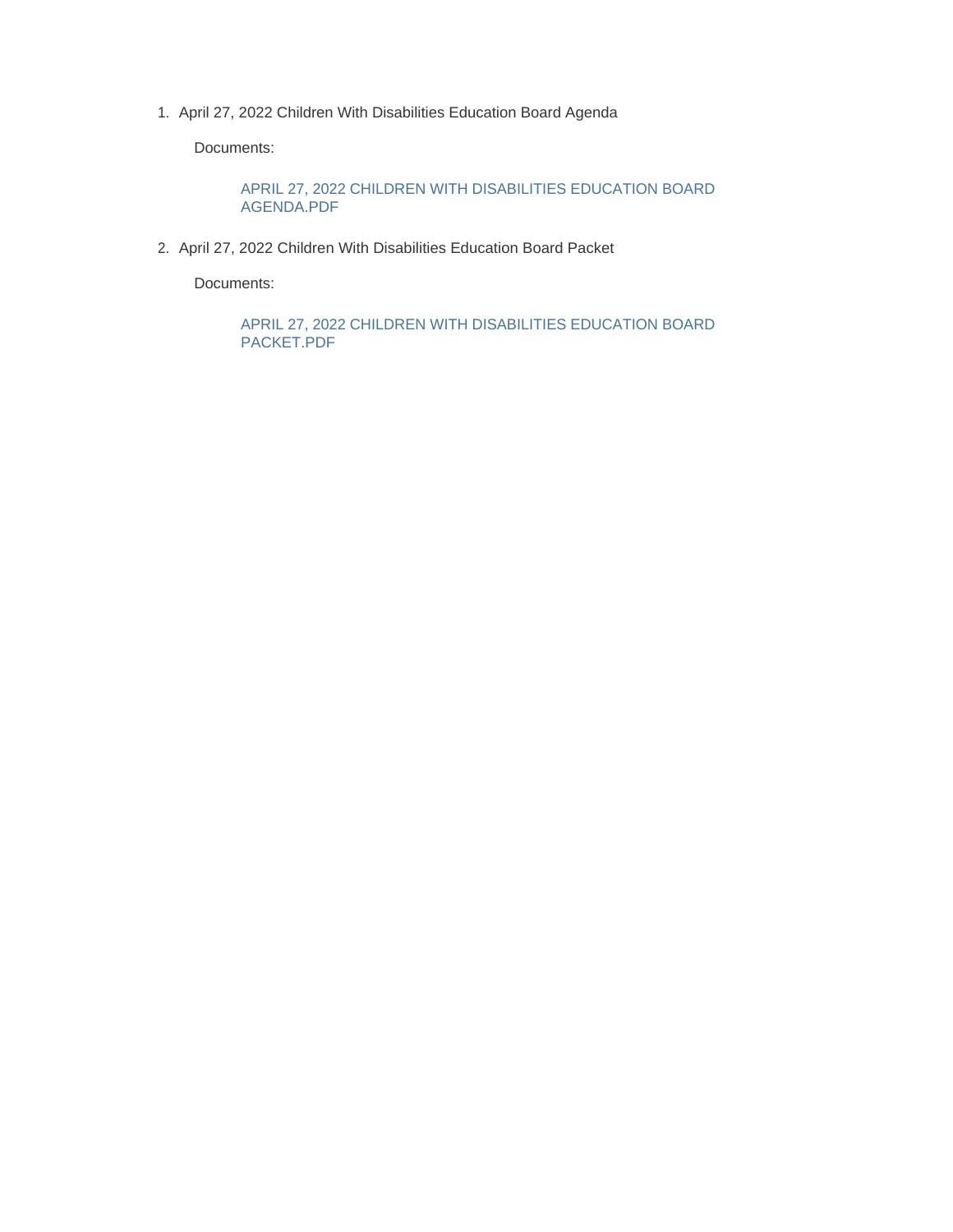

Children with Disabilities Education Board

## Walworth County Children with Disabilities Education Board Wednesday April 27, 2022 4:30 p.m. Walworth County Government Center, County Board Room 114 100 West Walworth St, Elkhorn, WI Committee Members

Sign language interpreters for the deaf are available if requested in advance

*(Posted in compliance with Sec. 19. 84, Wis Stats.) Note: All agenda items are subject to action.* 

### **NOTICE: THIS MEETING IS PLANNED TO PROVIDE FOR REMOTE OR OFF-SITE ATTENDANCE BY COMMITTEE MEMBERS.**

The Walworth County Government Center remains open, but in-person attendance may be limited. **THE PUBLIC CAN WATCH THE MEETING STREAMING LIVE AT** 

https://mediasite.co.walworth.wi.us/Mediasite/Play/57e67a1fbe5f4cb7a50d4959a5be83201d Individuals wanting to provide a Public Comment can do so in person or remotely by telephone. Those wishing to comment by telephone must contact the County Administrator's Office at 262- 741-4357 on the day of the meeting and at least 15 minutes prior to the start of the meeting to obtain instructions.

- 1. Call to order
- 2. Roll call of committee members
- 3. Agenda withdrawals, if any
- 4. Agenda approval
- 5. Approval of minutes CDEB Meeting March 16, 2022 pp. 1&2
- 6. Public Comment Period
- 7. Special Order of Business
	- a) Nomination and election of CDEB Committee Chair
	- b) Nomination and election of CDEB Committee Secretary
	- c) Role of the CDEB Committee pp. 3&4
- 8. New Business
	- a) Smigo (Food Service Vendor) Services with Lakeland School p. 5
	- b) Tuition Request P. 6
- 9. Reports and Correspondence
	- a) CDEB Chair
	- b) CDEB Director
		- ► Emergency Tornado and Fire Drills Update p. 7
		- ► 3rd Annual Golf Outing Benefiting Lakeland School, June 25, 2022
		- ► Special Olympics Update
		- ► Lakeland School Prom, April 28, 2022
		- ► Family Enrichment Night, April 28, 2022 pp. 8-18

10. Set time and date of next meeting  $-$  May 18, 2022  $\omega$  4:30 pm

11. Adjourn

*It is possible that a quorum of the County Board or a committee of the County Board could be in attendance.* 

Submitted By: Tracy Moate, Director WCCDEB Posted April 21, 2022

Lakeland School WJ905 County Rd. NN Elkhorn, WI 53121 262.741.4118 tel 262.741.4135 fax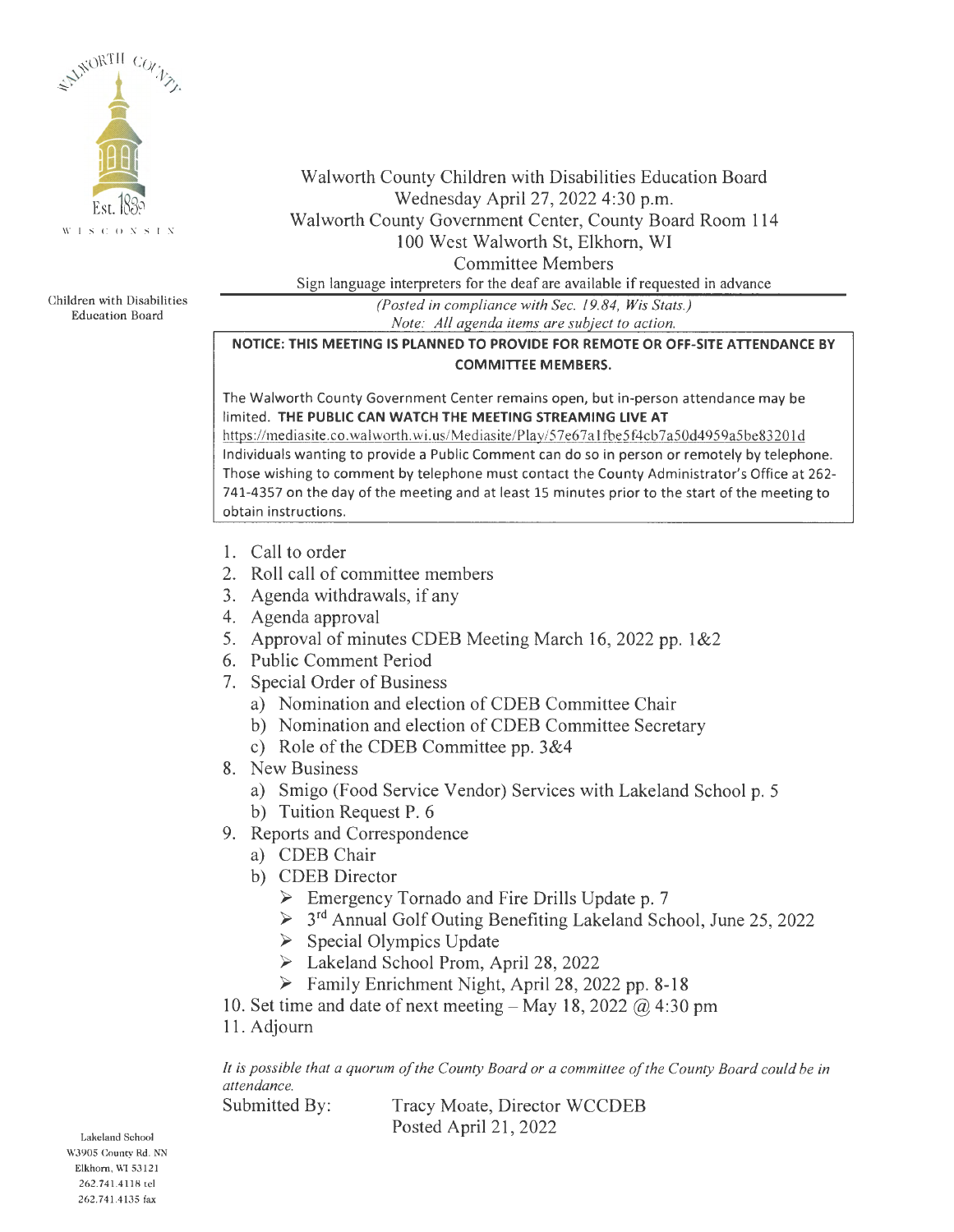# **Memorandum**

**To:** Walworth County Children with Disabilities Education Board (WCCDEB)

**Cc:** Mark Luberda, County Administrator

**From:** Tracy L. Moate, Director WCCDEB

**Date:** April 21, 2022

**Re:** WCCDEB April Agenda Items

I extend a warm welcome to all members of the Children with Disabilities Education Board (CDEB). I look forward to working with all of you as we continue to make a difference in the lives of these children. Thank you for being a part of this!

Outlined below are the agenda items in the April WCCDEB Notice.

- $\triangleright$  The special order of business will be held to elect leadership for the CDEB. After elections are complete, I would like to take the time to make a presentation on the role and function of the CDEB, and the Board duties as defined in Wisconsin State Statute 115.81. If there is any other information that is specific to Lakeland School you would like to be informed on, please give me a call so that I can prepare that handout.
- $\triangleright$  New business for the night is to receive an update on the Lakeland School Food Service program. We have been given notice that the current vendor will not be seeking to extend the contract for the 2022-23 school year and beyond. This is a rather short notice, but extenuating circumstances have occurred. I have enclosed the letter from Smigo Management Group, Inc.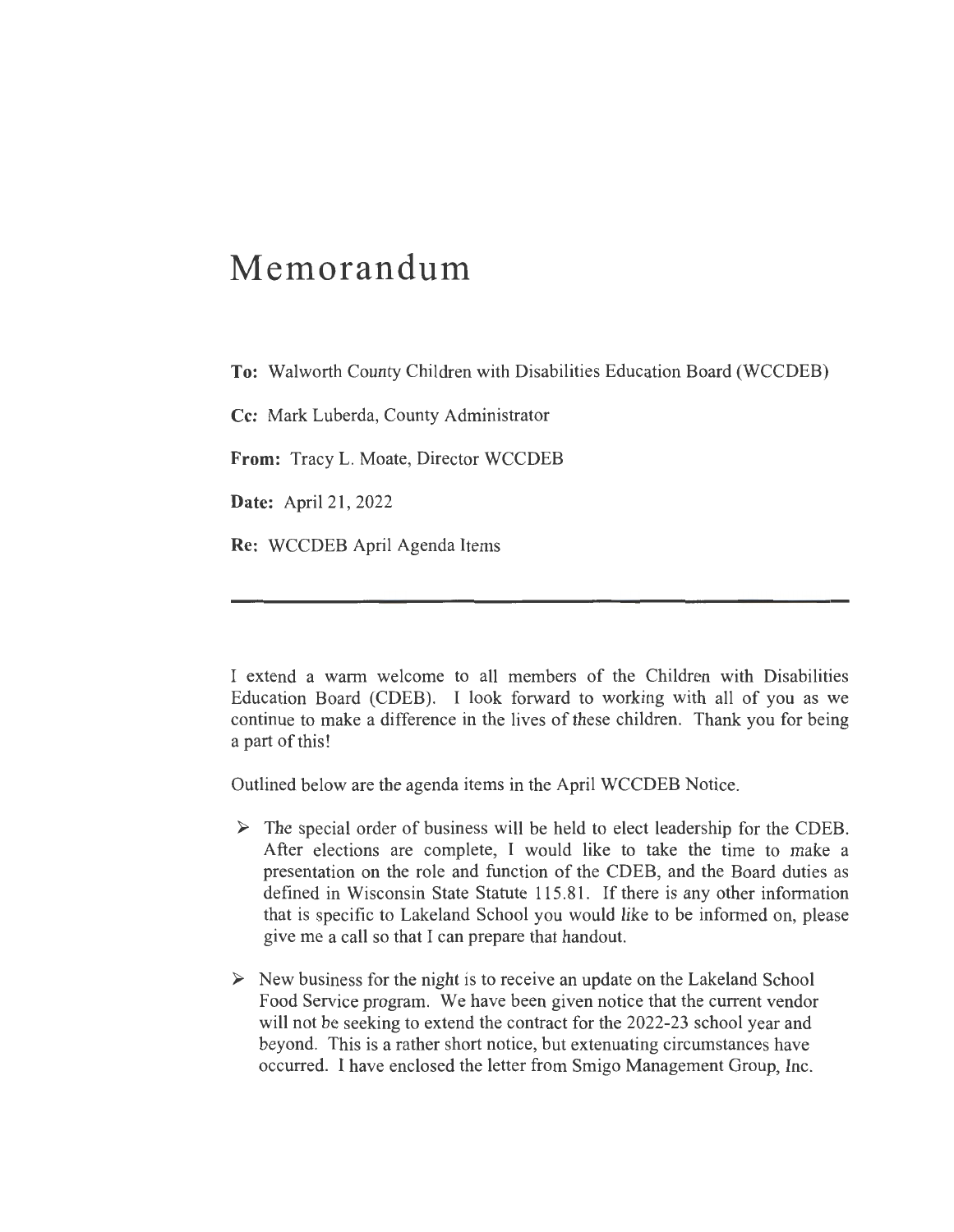- $\triangleright$  The second new business item involves a tuition request. I will be presenting the space availability study that guides your discussion and recommendation process. This is an extensive report which requires ongoing updates. Enclosed in your packet is the summary page that shows the collection of data from that particular report.
- ► Trish McCullough will be making two presentations regarding emergency tornado and fire drills and information pertaining to our Family Enrichment Night that is designed to build and cultivate parent networking and collaboration.
- ► Additionally, during Reports and Correspondence, I would like to share any upcoming events that will occur as our school year is starting to come to a close. We have Prom, April 28th and I would like to update you on Special Olympic events that have recently occurred. Hunters Auto Services will again be hosting the 3rd Annual Golf Outing to benefit Lakeland School on June 25, 2022.
- ► Please mark your calendars for our Lakeland School Graduation which will be held at school on June 6, 2022 at 7 p.m.
- $\triangleright$  Have a nice weekend.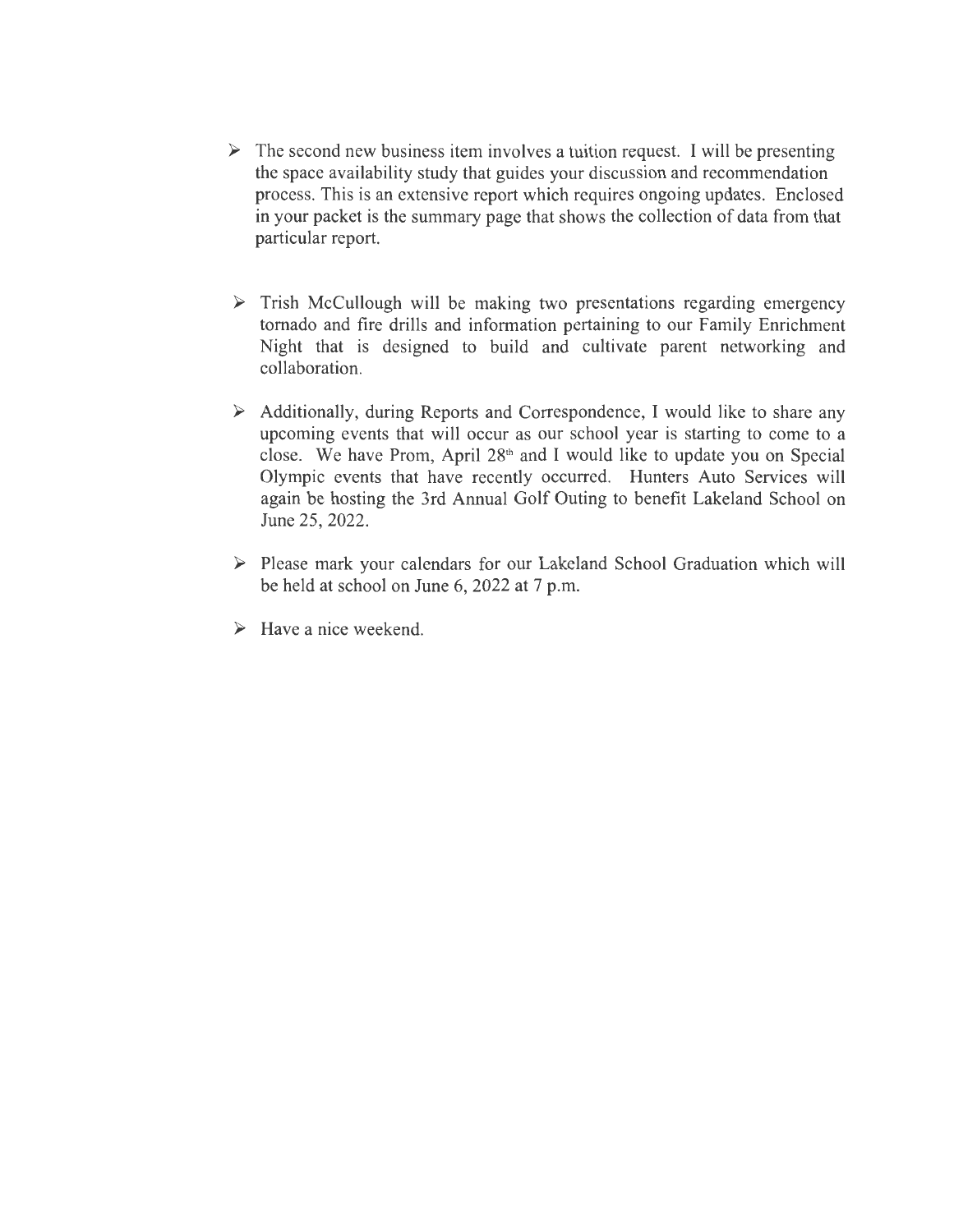### **DRAFT** Walworth County Board of Supervisors **Children with Disabilities Education Board Meeting Minutes Wednesday, March 16, 2022 Walworth County Government Center, County Board Room 114 100 West Walworth Street, Elkhorn, Wisconsin**

Chair David Weber called the meeting to order at 4:30 p.m.

Roll call was conducted and the following members were present, either in person or by remote attendance: Chair David Weber; Secretary Brian Holt; Supervisors Kathy Ingersoll, Kenneth Monroe, and Joseph H. Schaefer. A quorum was declared.

#### **Others in Attendance**

County Staff: Walworth County Administrator Mark W. Luberda and Director-Special Education Tracy Moate.

#### **On motion by Secretary Holt, second by Supervisor Ingersoll, the agenda was approved with no withdrawals.**

**On motion by Supervisor Monroe, second by Supervisor Schaefer, the January 19, 2022 Children with Disabilities Education Board meeting minutes were approved.** 

**Public Comment – There was none.** 

#### **New Business**

7a. Resolution No \*\*-04/22 Revising the 2022 Pay Range for the Children with Disabilities Education Board School Nurse Position

Director-Special Education Tracy Moate stated this resolution will reclassify the Lakeland School Nurse position to align with other like positions within the county. **Secretary Holt offered a motion, second by Supervisor Ingersoll, to approve the resolution Revising the 2022 Pay Range for the Children with Disabilities Education Board School Nurse Position. Motion carried 5-0.** 

7b. Lakeland School Return Plan, Updates and Revisions

Moate referred to and briefly detailed the Lakeland School Return Plan included on Pages 6-21 of the packet; stating the school will continue to be a masked environment for the remainder of this school year due to the fragile medical state of many students. Moate noted there were a few other small changes including: allowing community based events for older students; face-to-face meetings for staff; and fewer restrictions on school tours for transfer students and their families. Moate stated that returning to lunch served in the cafeteria is a goal, but she feels it is important to move slowly toward this change in an effort to be mindful of medically fragile students. **Supervisor Monroe offered a motion, second by Secretary Holt, to accept the Lakeland School Return Plan as presented. Motion carried 5-0.** 

#### 7c. eduCLIMBER Software, 3 Year Agreement

Moate stated this software is becoming more critical to operations as its primary function is data collection and tracking information that is required to be reported to the state. **Supervisor Schaefer offered a motion, second by Secretary Holt, to place the eduCLIMBER Software agreement on file. Motion carried 5-0.** 

#### 7d. Kompas Care - Adjust Student Numbers

Moate stated Kompas Care is a student management system that allows the school to seek reimbursement for services provided to Medicaid eligible students. Moate noted the adjustment was due to the previous contract citing student enrollment at a higher number than was presently accurate. Kompas Care has submitted the adjusted and revised contract to reflect current student enrollment. **Supervisor Monroe offered a motion, second by Secretary Holt, to approve the revised Kompas Care contract. Motion carried 5-0.** 

#### 7e. Modify 2021-2022 School Calendar, Ice Day Makeup

Moate reiterated that school was cancelled on February 22 due to ice, and this calendar was designed with makeup days to be added to the end of the school year. This would make the final day of school for students June 8. **Supervisor Schaefer offered a motion, second by Supervisor Monroe, to approve the modified 2021-2022 School Calendar. Motion carried 5-0.**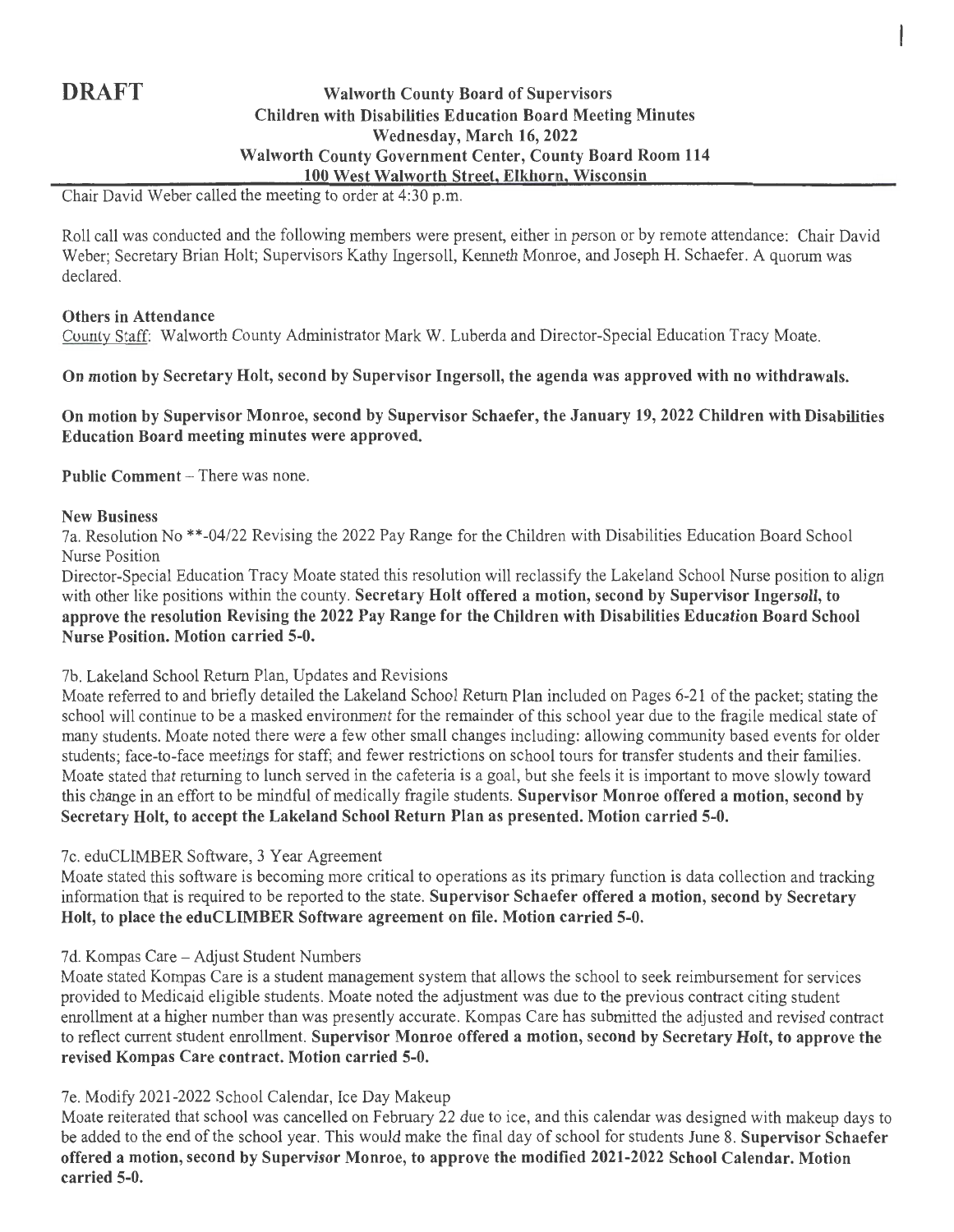Walworth County Board of Supervisors March 16, 2022 Children with Disabilities Education Board Meeting Minutes Page 2 of 2

#### **Reports and Correspondence**

8a. CDEB Chair - There was none.

#### 8b. CDEB Director

► Staff Resignations and Retirements

Moate shared that staff Suzanne Murray and Kathy Kramer each submitted letters of resignation for their retirements. May 5 will be the final day for each them. Moate wished them each good health and happiness in retirement. Chair Weber echoed Moate's sentiments stating his appreciation for all of their hard work performed on a daily basis.

#### ► Special Olympics Updates

Moate shared promising news that some Special Olympics events are returning. It is currently basketball season and the Lakeland School skills team will compete virtually. Moate shared there is a new three versus three basketball competition, and one team of four students will compete in Oshkosh on April 9. Moate is hopeful that swimming and track will have competitions this spring, and noted the state level events have been moved to July.

**Confirmation of next meeting date and time:** The next meeting was confirmed for Wednesday, April 27, 2022 at 4:30 p.m.

#### **Adjournment**

**On motion and second by Supervisor Monroe and Supervisor Schaefer, Chair Weber adjourned the meeting at 4:53 p.m.** 

Submitted by Jennifer Stinnett, Administrative Assistant. Meeting minutes are not considered final until approved by the Children with Disabilities Education Board at the next regularly scheduled meeting.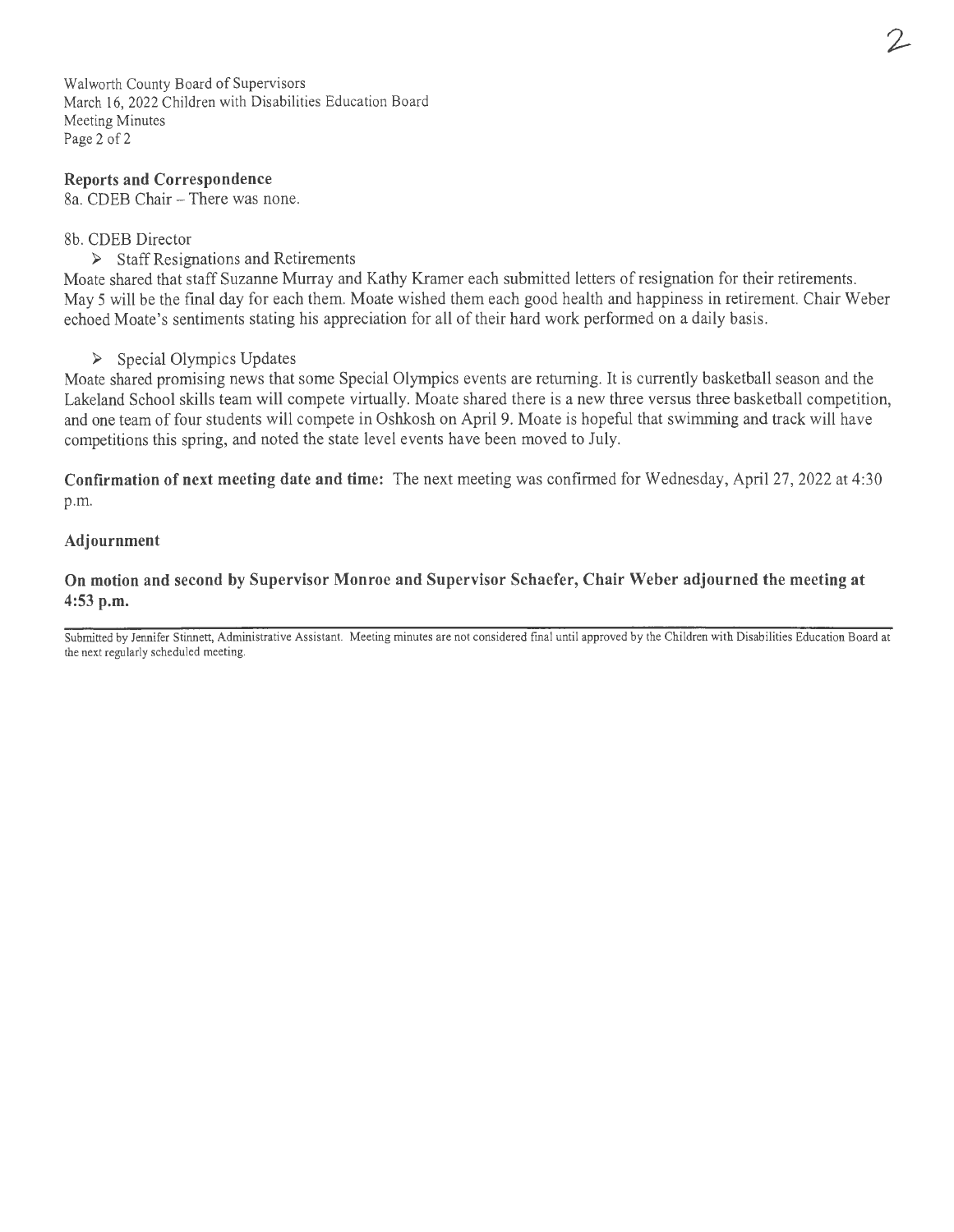115.817 Children with disabilities education board. (1) DEFINITIONS. In this section "board" means the county child:en with disabilities education board.

(2) ESTABLISHMENT. (a) A county board of supervisors may determine to establish a special education program, including the provision of related services for children with disabilities, for school districts in the county.

(b) The program may provide for one or more special schools, classes, treatment or instruction centers for children with one or more types of disabilities.

(c) A school dis:rict shall be included under tne county program only to the extent approved by formal action of tne school board.

 $(3)$  ORGANIZATION.  $(a)$  The board shall consist of 3 or more persons, as determined by the county board of supervisors, elected by the county board or appointed by the chairperson of the county board, as the rules of the county board direct. Board members shall be electors selected from that part of the county participating in the program and shall be representative of the area the board serves. The board may include school board members, members of the county board of supervisors and other electors. Board members shall hold office for a term of 3 years, except that the terms of office of members of the first board shall be 3 years, 2 years and one year. Board members shall receive compensation and reimbursement for mileage in an amount fixed by the county board of supervisors, but not more than that of county board members.

(b) The board annually shall select one member as chairperson and one as secretary. The county treasurer shall serve as board treasurer but shall not be a member of the boa.rd.

(c) The board shall appoint an advisory committee whose membership includes school district administrators representative of the area the board serves.

(4) APPLICATION. Upon authorization of the county board, the board shall apply to the division for the establishment of a program or part of a program to provide special education and related services. The application shall state whether the program or part will be available in the county at large or only to certain school districts.

(5) BOAPJ) DUTIES. (a)The board shall have charge of all matters pertaining to the organization, equipment, operation and maintenance of such programs and may do all things necessary to perform its functions, including the authority to erect buildings subject to county board approval and employ teachers and other personnel. The board shall prepare an annual budget, which shall be subject to approval of the county board under s. 65 .90 unless a resolution is adopted under sub. (9)(c), and shall include funds for the hiring of staff, the purchase of materials, supplies and equipment and the operation and maintenance of buildings or classrooms.

{b) l . At the close of each fiscal year, the boarc shall

employ a certified public accountant licensed or certified under ch. 442 to audit its accounts and cerify the audit. The cost of the audit shall be paici from board funds.

3. The department shall establish by rule a standard contract and minimum standards for audits performed uner this paragraph.

(c) If the county board of supervisors establishes an integrated service program for children with severe disabilities under s. 59.53 (7), the county children with disabilities education board shall participate in an integrated service program for children with severe disabilities under s. 59.53 (7), and may enter into written interagency agreements or contracts under the program.

(d) Annually by October 1, the board and the school boards of the school districts participating in the county program shall submit a report to the state superintendent that specifies the portion of each school day that each pupil enrolled in the county program who is also enrolled in the school district of the pupil's residence spent in county program classes in the previous school year and the portion of the school day that the pupil spent in school district classes in the previous school year. The state superintendent shall develop guidelines for a full-time equivalencymethodology, The state superintendent is not required to promulgate the guidelines as rules.

(6) ASSIGNMENT OF FUNCTIONS. (a) The board may not assign by resolution or by contract the full administrative or instructional services of the board

(b) The ability of the board to con tract with the board of control of a cooperative educational service agency, a school board or other public agency in the county for a portion of administrative or instructional services is not prohibited by par. (a). The board shall be responsible for all programs contracted under this paragraph.

(7) \i/1THDRAWALANDDISSOLUTION.(a)Theschool board of any school district that is included under the administration of a board may withdraw from participation in any part of the program only with the approval of the state superintendent after conference with the board and a determination by the state superintendent that such withdrawal is in the interest of the program in the county and the school district affected. Such withdrawal shall be effective only if the school board has the approval of the division to establish an equivalent part of a program. Such withdrawal shall be effective either December 31 or June 30 provided that 12 months' notice has been given to the board. The withdrawing school district shall be liable for its proportionate share of all operating costs until its withdrawal becomes effective, shall continue to be liable for its share of debt incurred while it was a participant and shall receive no share in the assets.

(b) A program established under this section may be dissolved by action of the county board, but such dissolution shall not take place until the end of the school term in which the action was taken. When a program is dissolved, assets and liabilities shall be distributed under s. 66.0235 to all units which participated in the program.

(8) TRANSPORTATION. The board may promulgate a plan for the transportation at county expense of children who are receiving special education and related services under this section, special education and reiated services provided at day care centers or special education and related services provided by a private organization within whose attendance area the child resides and which is situated not more than 5 miles beyond the boundaries of the area the board serves, as measured along the usually traveled route. The plan., upon approval of the state superintendent, shall govern the transportation of such children. Any such plan for transportatioc during the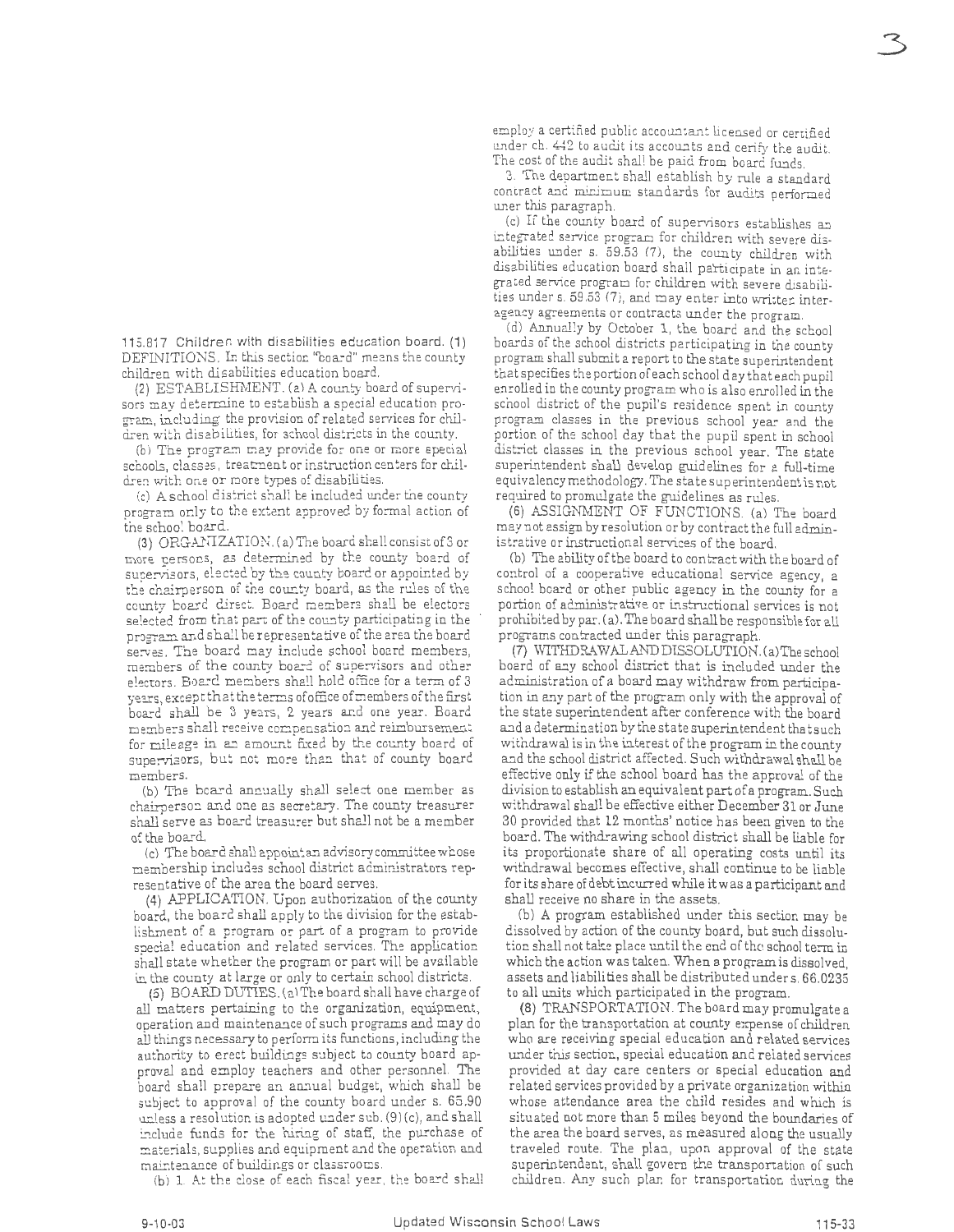school term supersedes ss.  $115.86$  and  $121.54$  (3)

(9) AREA TAXED. (a) The tax for the operation and maintenance of each part of a special education program and for the transportation of children under sub (8) shall be levied against the area of the county participating in the par. of the program.

(b) Beginning July 1, 1931, nc board, except a board that has constructed or acquired building facilities, may continue to operate under this section if the area taxed under par. (a) constitutes less than 50% of the full value of taxable property within the county.

(c) Upor: the adoptioo of a resolution by a majority of the schocl boards that are located in whole or in part in the county and are participating in the county program under  $sub. (2)(c)$ , this subsection shall not apply commencing on the effective date of the resolution. A resolution adopted under this paragraph between January 1 and June 30 in any year shall be effective on January 1 of the year commencing after its adoption. A resolution adopted under this paragraph between July 1 and December 31 in any year shall be effective on January 1 of the 2nd year commencing after its adoption. In the year in which the resolution is effective, the county budget under s. 59.60 or 65.90 shall include a line item for the special education program.

 $(10)$  STATE AIDS. (a) The board may apply for and receive the state aid under ss. 115.88 and 121.41 (1) for the transportation, board and lodging, treatment and instruction of children participating in programs under this **section.** 

(b) The board may apply for and receive the state aid under ss. 121.135 and 121.14. This paragraph does not apply beginning on the effective date of a resolution adopted under sub. (9) (c).

(c) All state aid shall be paid to the county treasurer and credited to the fund of the board.

(11) VIOLATIONS. The state superintendentshall withhold aid from any board that violates this section.

Section gote: 1997 Act 164; 2001 Acts 16, 30 s. 108

Sec. **2-134.** Children with disabilities education board.

*Purpose.* The children with disabilities education board shall have the following duties: (1) Advise the county board with respect to any resolution or ordinance pertaining to

education of children with disabilities.

(2) Recommend and implement programs, policies and services relative to the Lakeland School;

(3) Appoint an advisory board of school administrators representative of the area served;

( 4) Exercise those duties and responsibilities set forth in Wis. Stats. § 115 .86;

(Ord. No . *222-02/02,* pt. 1, 2-12-02; Ord. No. 261-03/04, pt. XIII, 3-9-04)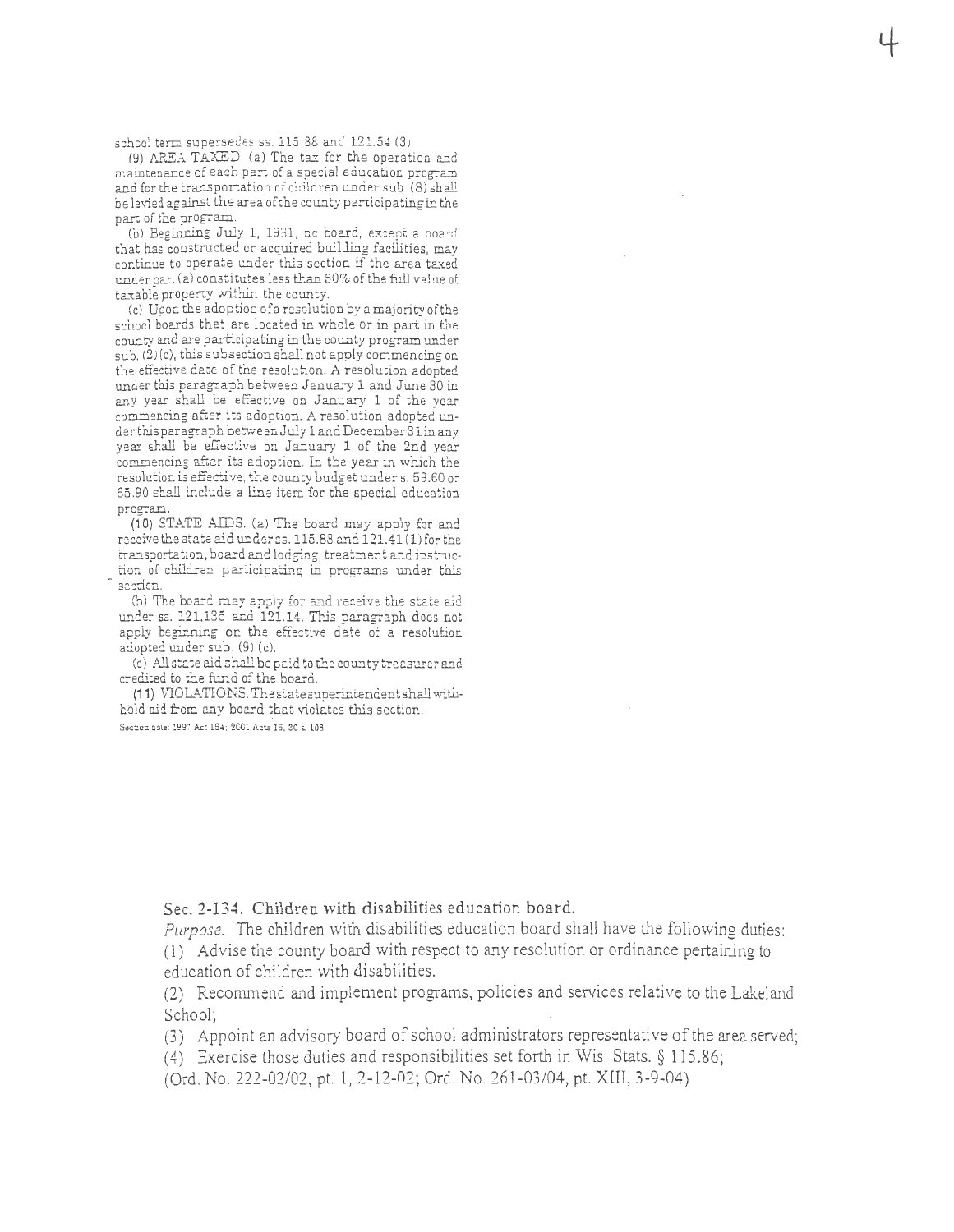

1530 Hubbard Ave, Unit D Batavia, IL 60510 Phone 630-406-0330 Fax 630-406-1908 jwshhhcatering@sbcglobal.net James Smigo Smigo Management Group Inc.

April 19,2022

Tracy Moate Director of Special Education

I regret to inform you that unfortunately we will not be able to exercise our option to renew our contract with Lakeland School for the upcoming 2022/23 school year. Please know that we are committed to fulfilling our obligation for the remainder of the current school year. It has been truly an honor to be a part of such a wonderful school program and we are saddened that we cannot continue due to increased cost challenges. Thank you for the many years of your support and partnership.

Respectfully,

James Smigo President Hoffman House Catering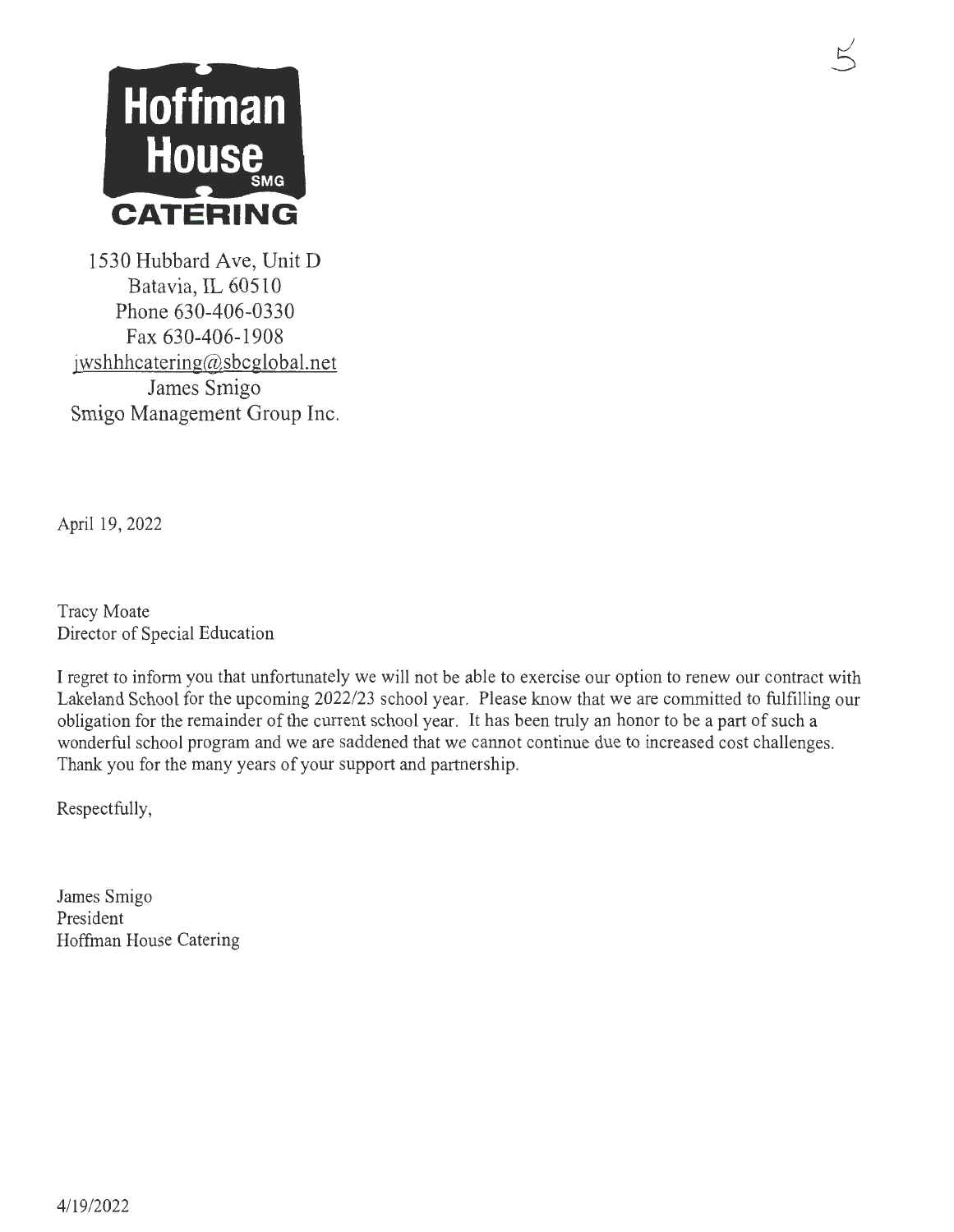|                                                             |                                  |                     |                | <b>APRIL, 2022</b> |                                |                                |                                |              |              |
|-------------------------------------------------------------|----------------------------------|---------------------|----------------|--------------------|--------------------------------|--------------------------------|--------------------------------|--------------|--------------|
|                                                             | <b>EARLY</b><br><b>CHILDHOOD</b> | <b>KINDERGARTEN</b> | <b>PRIMARY</b> | <b>ELEMENTARY</b>  | <b>MIDDLE</b><br><b>SCHOOL</b> | <b>HIGH</b><br><b>SCHOOL 1</b> | <b>HIGH</b><br><b>SCHOOL 2</b> | <b>LSYOU</b> | <b>TOTAL</b> |
| CAP                                                         | 10<br>2 GROUPS/5                 | 8                   | 18             | 18                 | 40                             | 32                             | 40                             | 32           | 198          |
| <b>CURRENT ENROLLMENT</b>                                   | $\overline{\mathbf{3}}$          | 5                   | 13             | 15                 | 28                             | 26                             | 29                             | 27           | 146          |
| <b>ANNUAL DISTRICT TRANSFERS</b><br>(AVERAGE)               | $\mathbf{3}$                     | $\overline{2}$      |                |                    |                                |                                |                                | $\mathbf 0$  | 19           |
| (PENDING) TRANSFERS TO DATE                                 | $\overline{2}$                   |                     |                |                    |                                | $\bf{0}$                       | $\bf{0}$                       | $\bf{0}$     | 6            |
| <b>EMPTY RESERVED SEATS FOR</b><br><b>DISTRICTS</b>         | $\mathbf{1}$                     | $\mathbf{1}$        |                |                    |                                |                                |                                | $\mathbf{0}$ |              |
| <b>CURRENT ENROLLMENT + RESERVED</b><br><b>SEATS</b>        | 6                                |                     | 15             | 18                 | 34                             | 30 <sup>°</sup>                | 30                             | 27           | 167          |
| <b>SPACE AVAILABLE FOR NON-</b><br><b>RESIDENT REQUESTS</b> | $\overline{\mathbf{4}}$          | $\mathbf{1}$        | в              |                    |                                | 2                              | 10                             | $\bf{0}$     | 26           |

Classroom caps decreased due to social distancing with COVID 2021-22= 6-8 students per classroom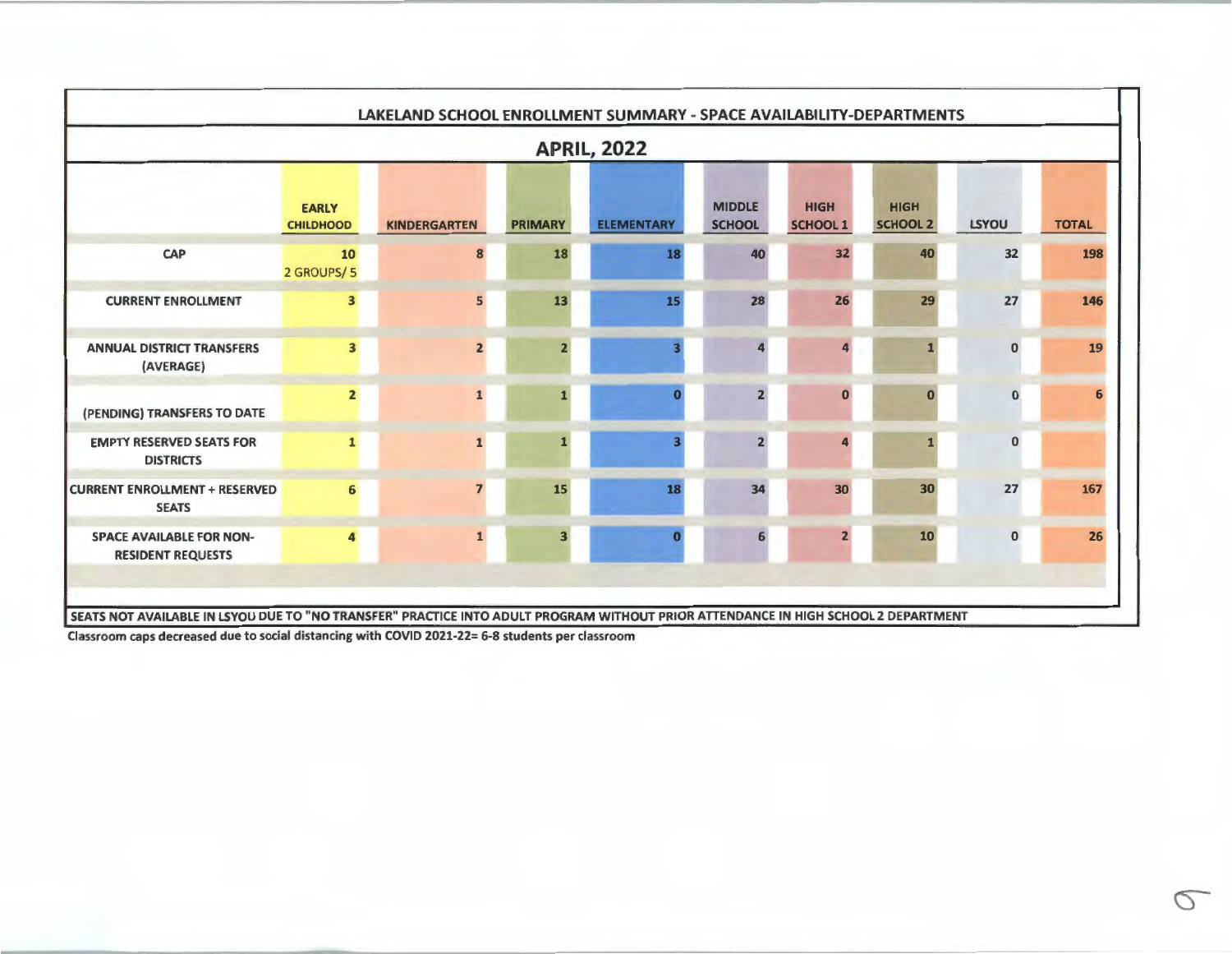Dates: From September 2021: June 2022

School District: Lakeland School of Walworth County

School Name: Lakeland School

Address: W3905 Count Road NN, Elkhorn, WI 53121 Municipality: Geneva Township County: Walworth County: Walworth

| Date of<br><b>Drill/Training</b> | Time of<br><b>Drill/Training</b> | <b>Evalucation</b><br>Time (min/sec) | <b># Students</b> | # Adults       | <b>Fire Dep Invited?</b> | Type of Drill (Fire, Tornado, School Safety,<br>Other)                      | <b>Evacuation Drill Remarks (Attach Sheet if</b><br>necessary) |
|----------------------------------|----------------------------------|--------------------------------------|-------------------|----------------|--------------------------|-----------------------------------------------------------------------------|----------------------------------------------------------------|
| 8/23/21 & 8/26/21                | 9:00:00 &11:00                   | Training                             | $\mathbf{0}$      | 97             | No                       | Safety Training- General                                                    |                                                                |
| 8/26/21                          | $1:00 - 3:30$                    | Training                             | $\Omega$          | 95             | No                       | Reunification- off campus                                                   |                                                                |
| 8/26/21                          | 11:00-1:00                       | Training                             | $\mathbf 0$       | 92             | No                       | Handle with Care                                                            |                                                                |
| 8/27/21                          | 3:00                             | Training                             | $\mathbf 0$       | 25             | No                       | Safety Training- Handle with Care                                           |                                                                |
| 9/20/21                          | <b>Online Training</b>           | Training                             | $\mathbf{0}$      | 97             | No                       | First Aid per DPI                                                           | <b>First Aid Training Videos</b>                               |
| 10/21/21                         | 6:00                             | Training                             | $\mathbf 0$       | $\overline{2}$ | No                       | <b>Walworth Reunification with Sherrif</b>                                  |                                                                |
| 10/27/21                         | 9:00                             | Training                             | $\mathbf{0}$      | 4              | No                       | <b>YMCA Certification</b><br>Shallow Water Lifeguard Cert w/CPR/EAD/1st Aid |                                                                |
| 11/5/21                          | 1:19                             | Training                             |                   | $\overline{2}$ | No                       | Lifting Training: D. Matteson & Vicki Bennett                               |                                                                |
| 11/17/21                         | 1:00                             | 5 min                                | 146               | 96             | No                       | Deputy present Notes Drill Responsibilities<br>Fire Drill                   |                                                                |
| 7/11/22                          | 10:00                            | $\blacksquare$                       | 146               | 98             | No                       | Safety Drill: Secure                                                        |                                                                |
| 1/25/22                          | 1:00                             | 5 min Drill                          | 106               | 85             | No                       | Fire Drill: Stop and Think                                                  |                                                                |
| 1/26/22                          | $9:00 - 2:00$                    | Training                             | $\mathbf{0}$      | 90             | No                       | Handle with Care                                                            |                                                                |
| 2/15/22                          | 1:00                             | 5 min Drill                          | 120               | 89             | No                       | <b>Tornado Drill</b>                                                        |                                                                |
| 3/17/22                          | 1:00                             | 5.47minutes                          | 129               | 93             | No                       | Fire Drill<br>Deputy Present Evacuation Log                                 |                                                                |
| 4/7/22                           | 1:45                             | 10 minutes                           | 134               | 99             | No                       | All State Drill, Deputy Present<br><b>Tornado Drill</b>                     |                                                                |
| 4/26/22                          |                                  |                                      |                   |                |                          | <b>Fire Drill</b>                                                           |                                                                |
| 5/10/22                          |                                  |                                      |                   |                |                          | <b>Full Lockdown</b>                                                        |                                                                |
|                                  |                                  |                                      |                   |                |                          |                                                                             |                                                                |
|                                  |                                  |                                      |                   |                |                          |                                                                             |                                                                |
|                                  |                                  |                                      |                   |                |                          |                                                                             |                                                                |
|                                  |                                  |                                      |                   |                |                          |                                                                             |                                                                |
|                                  |                                  |                                      |                   |                |                          |                                                                             |                                                                |
|                                  |                                  |                                      |                   |                |                          |                                                                             |                                                                |
|                                  |                                  |                                      |                   |                |                          |                                                                             |                                                                |
|                                  |                                  |                                      |                   |                |                          |                                                                             |                                                                |
|                                  |                                  |                                      |                   |                |                          |                                                                             |                                                                |
|                                  |                                  |                                      |                   |                |                          |                                                                             |                                                                |

On this form, or as an attachemnt, please note any deficiencies concerning: (1) the performance of alarm equipment; (2) staff functions; (3) student performance; (4) obstructions; or (5) other factors which may <sub>DO</sub> se a safety hazard or affect the efficient, orderly exiting from the building. Use of this form is mandated per section 118.07 (2) (b) of the Wisconsin Statues for annual reporting to the fire department. The person having direct charge of the school is responsible for ensuring correction of deficiencies.

| <b>School Official's Name:</b> |                                      | <b>Trish McCullough</b> |
|--------------------------------|--------------------------------------|-------------------------|
| School Official's Signature:   |                                      | Trish McCullough        |
| Title:                         | <b>Assistant Director- Principal</b> |                         |
| Date:                          |                                      |                         |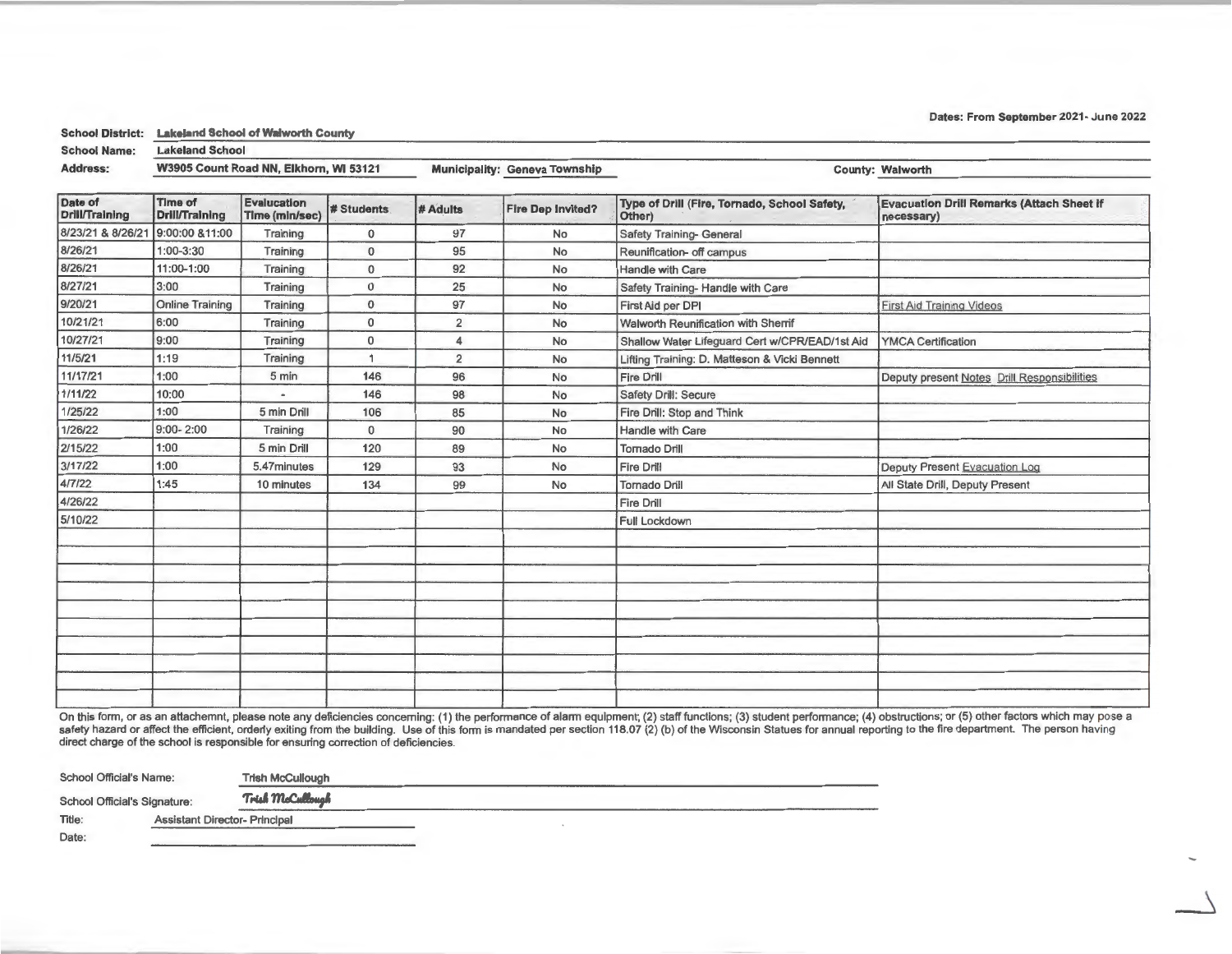# **Family Engagement Night April 28, 2022 4:00- 8:00pm**

Hello Lakeland Families,

This year for Parent Engagement Night, we are providing mini seminars where staff at Lakeland can connect with you and share information on topics that may be of interest to you.

Enclosed in this packet is a schedule that lists the topics that are being presented and a link so that you can join the seminar from wherever you are located. Please feel free to choose 1 or 8 seminars that you would like to participate in, based on what is most interesting to you, and your child's needs.

To start off the night, I will be opening with parent engagement and a Q&A session. Followed by a presentation by Holly Smith, our curriculum director who will talk about report cards.

We hope that this is an informative night that allows you to interact with the staff at Lakeland and ask questions so that we can continue to bridge the gap between home and school to better support your child.

If you have any questions about Family Engagement Night, please reach out to me at 262-747-4775.

Looking forward to seeing you there!

Trish McCullough Principal

«Just like the butterfly, I too, will awaken in my own time".



- Deborah Chaskin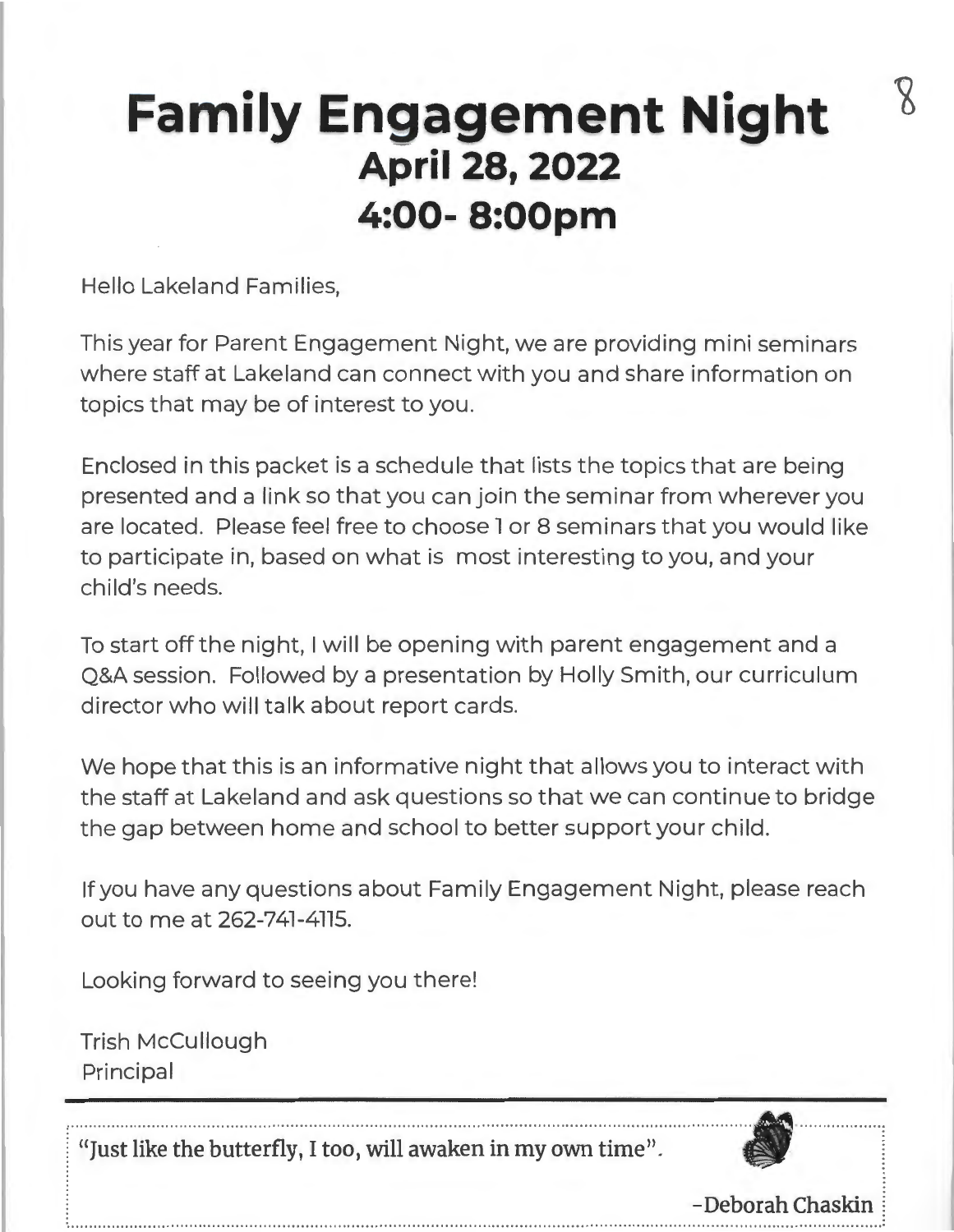# **The Schedule Overview**

## **4:00PM**

Parent Involvement & FOLS

# **4:30PM**

Report Card Preview

# **5:00PM**

Overview of Core Vocabulary Adaptive Equipment LSYou Programming Middle School Peer Relationships

## **5:30PM**

Use of Sensory Tools at Home and in the Community AAC Parent Networking, Q&A Hearing Aid Maintenance and Troubleshooting

### **6:00PM**

Helpful Hints and Tips in Developing a Positive Environment Supporting AAC at home: Partner Skills & Aided Language Input Busy Bodies High School Peer Relationships

### **6:30PM**

Understanding the Audiogram Enjoy While Learning at Home/ When Learning Comes Alive

### **7:00PM**

STEAM Lab Tour, Q&A Academic Career Planning Process Interactive Read Aloud of the Three Little Pigs

### **7:30PM**

Resources for families Virtual/ Online Resources used in the classroom & how to use them at home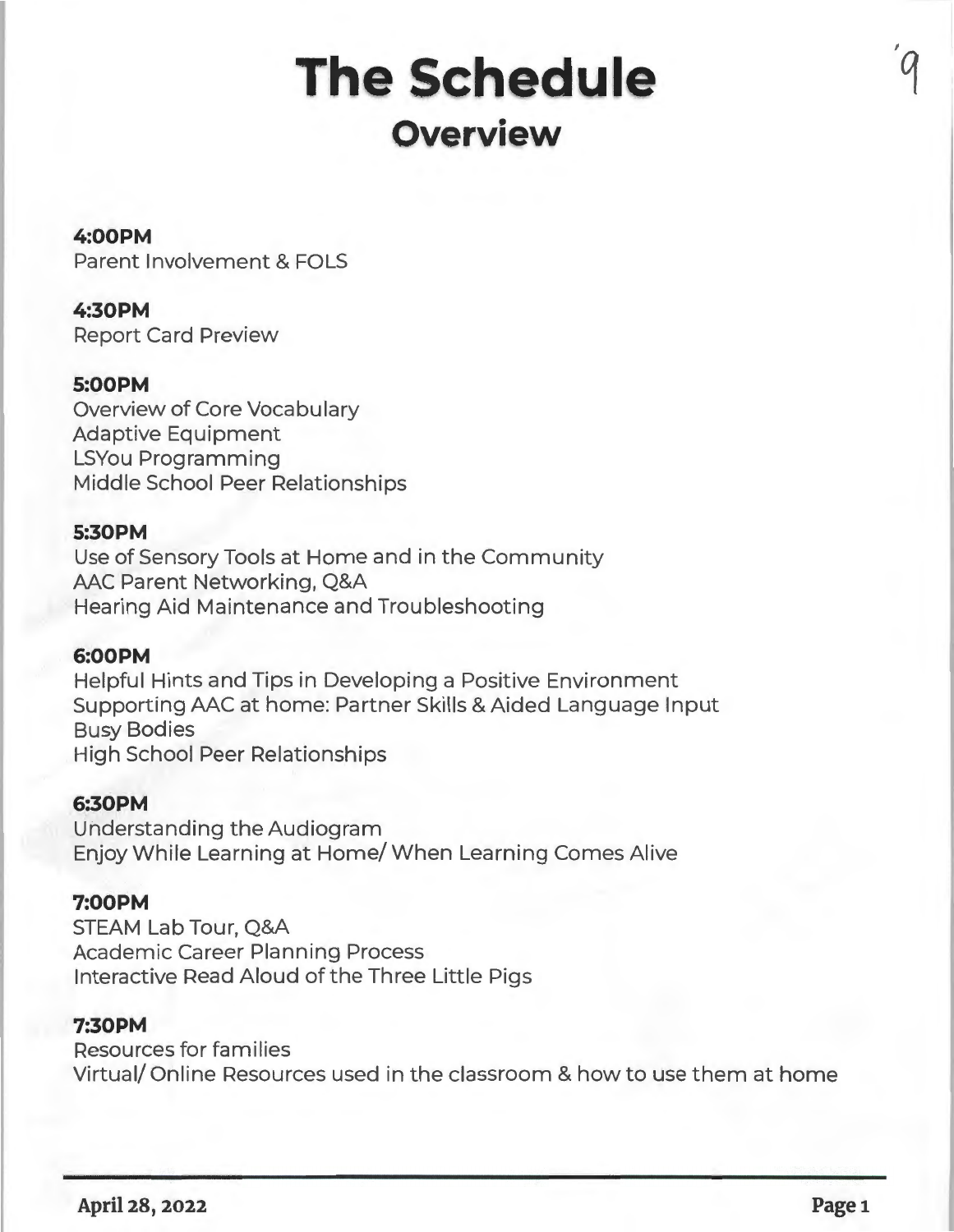# **The Schedule 4:00 & 4:30 PM**

# **4:00PM Parent Involvement & FOLS Presenter: Trish McCullough, Principal All Families Welcome**

This will be a time for all parents to chat with the Principal in a casual setting and learn how they can get involved in Lakeland. There are two groups that parents can participate in. The first is a PTA group and the second is a fundraising group. The principal will share information about both groups and how to get started. There will be a Q&A time with the principal at the end of the presentation.

To participate in this meeting you can join by video or phone call: Video call link: https://meet.qoogle.com/tuv-bcsn-xic Or dial: (US) +l 650-781-1466 PIN: 564 945 431#

## **4:30PM Report Card Preview Presenter: Holly Smith, Curriculum Director All Families Welcome**

All Lakeland families can join for an introduction to Lakeland School's new report card. Information will be provided regarding standards-based grading, an explanation regarding our grading scale, and a timeline for implementation. A preview of our Report Card template and Curriculum Guide will also be shared. There will be a Q & A time with the Curriculum Director at the end of the presentation.

To participate in this meeting you can join by video or phone call: Video call link: https://meet.qoogle.com/vrr-dpfq-oib Or dial: (US) +l 715-600-3535 PIN: 126117 785#

 $\cup$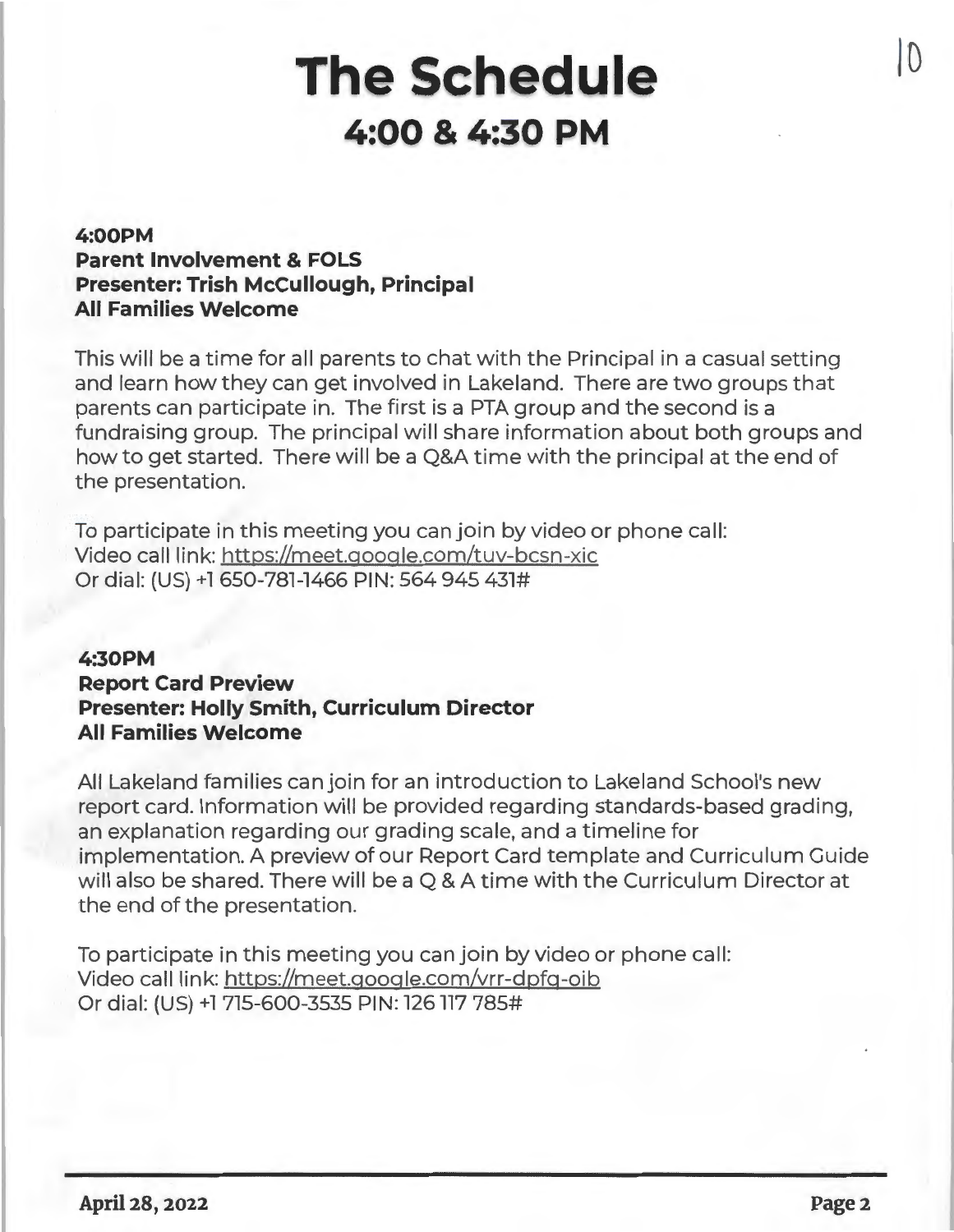# **The Schedule 5:00- 5:30 PM (more on page 4)**

# **5:00PM Overview of Core Vocabulary Presenter: Speech & Language Department All Families Welcome**

All Lakeland families can join for an introduction to Core Vocabulary and learn how core vocabulary instruction can benefit AAC users and verbal speakers alike. We will share how emphasizing core vocabulary can support functional communication skills and the ability to self-regulate. We will also describe how Core Vocabulary is embedded into the Core Communication class in Middle School through High School.

To participate in this meeting you can join by video or phone call: Google Meet link: httgs://meet.google.com/qkg-dkjj-yzo Or dial: (US) +l 318-431-0537 PIN: 404 994 081#

# **5:00PM Adaptive Equipment Presenter: Specials Department All Families Welcome**

Lakeland Families are invited to join the Specials Department for a demonstration of our adaptive equipment. We will be exploring adaptive bikes, gym equipment, adaptive art tools, and adaptive instruments. This will allow families to see how we meet the wide variety of student needs at Lakeland school.

To participate in this meeting you can join by video or phone call: Google Meet link: httgs://meet.google.com/jfr-ijxq-int Or dial: (US) +l 978-820-0433 PIN: 987 286 784#

 $\iota$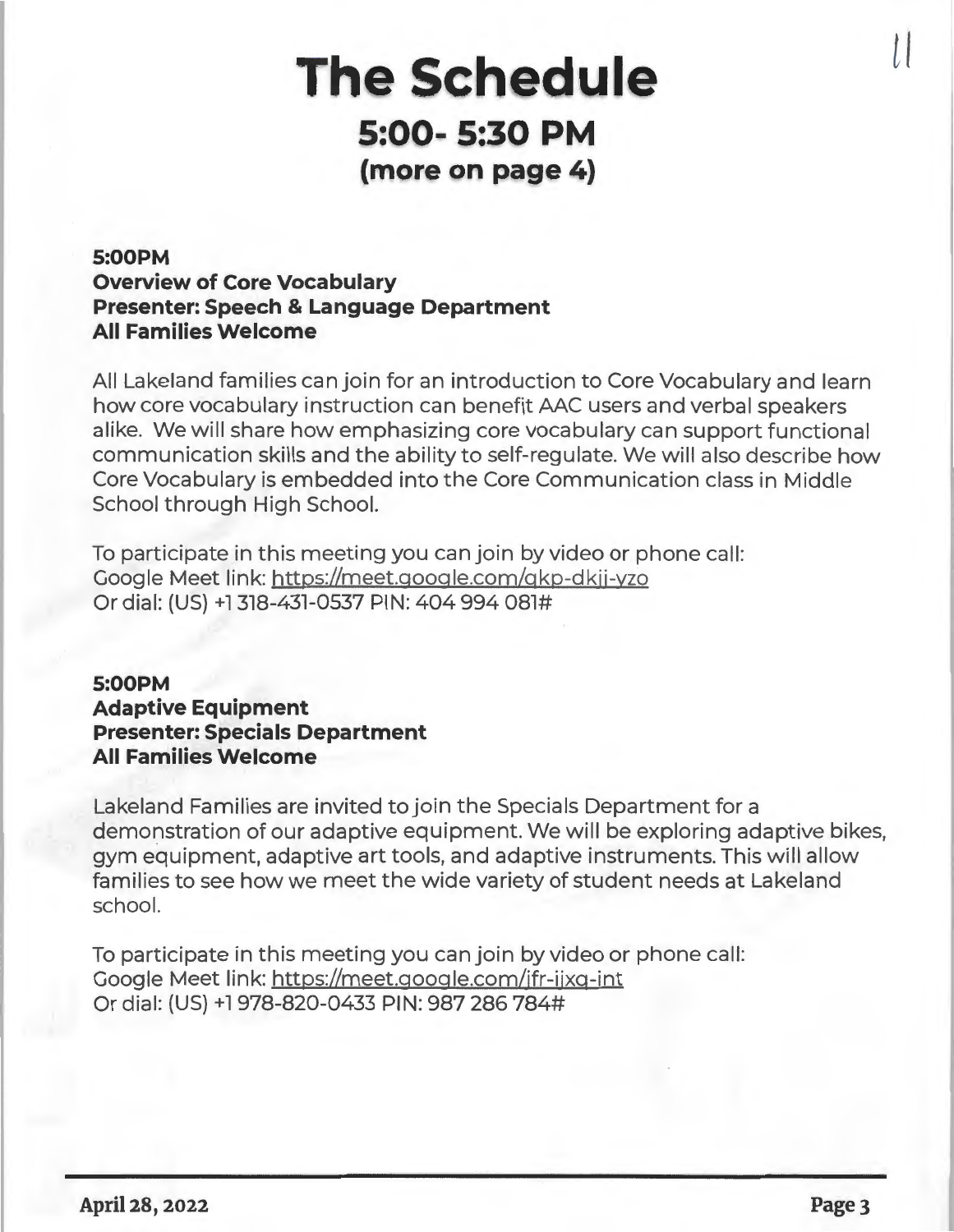# **The Schedule 5:00- 5:30 PM**

# **5:00PM LSYou Programming Presenter: LSYou Department Families with students in High School 2 and LSYou**

Lakeland families with students in LSYou or about to join LSYou are welcome to join the LSYou staff to learn more about what activities make up our curriculum. Our primary focus will be to inform families of the types of activities that they can be embedding in their life at home to help bridge the gap of the school environment and what life after Lakeland looks like for their young adult.

To participate in this meeting you can join by video or phone call: Goog Meets link: https://meet.google.com/kfi-guwr-dgw Or dial: (US) +l 615-787-8803 PIN: 350 387172#

# **5:00PM Middle School Peer Relationships Presenter: Mr. Hamilton, School Counselor Families with students in Middle School**

Lakeland families with students in Middle School are welcome to join. Our primary focus will be discussing the challenges of our students' changing hormones and growing interest in others and in dating. We will talk about our school's approach to student interest in dating and our focus on learning boundaries in order to keep everyone feeling safe, comfortable, and healthy as they grow in their own time. There will be Q&A time as well as a resource list for parents regarding this topic.

To participate in this meeting you can join by video or phone call: Google Meet link: https://meet.google.com/avh-azzo-arato To join by phone, dial +1 650-489-2807 and enter this PIN: 162 499 547#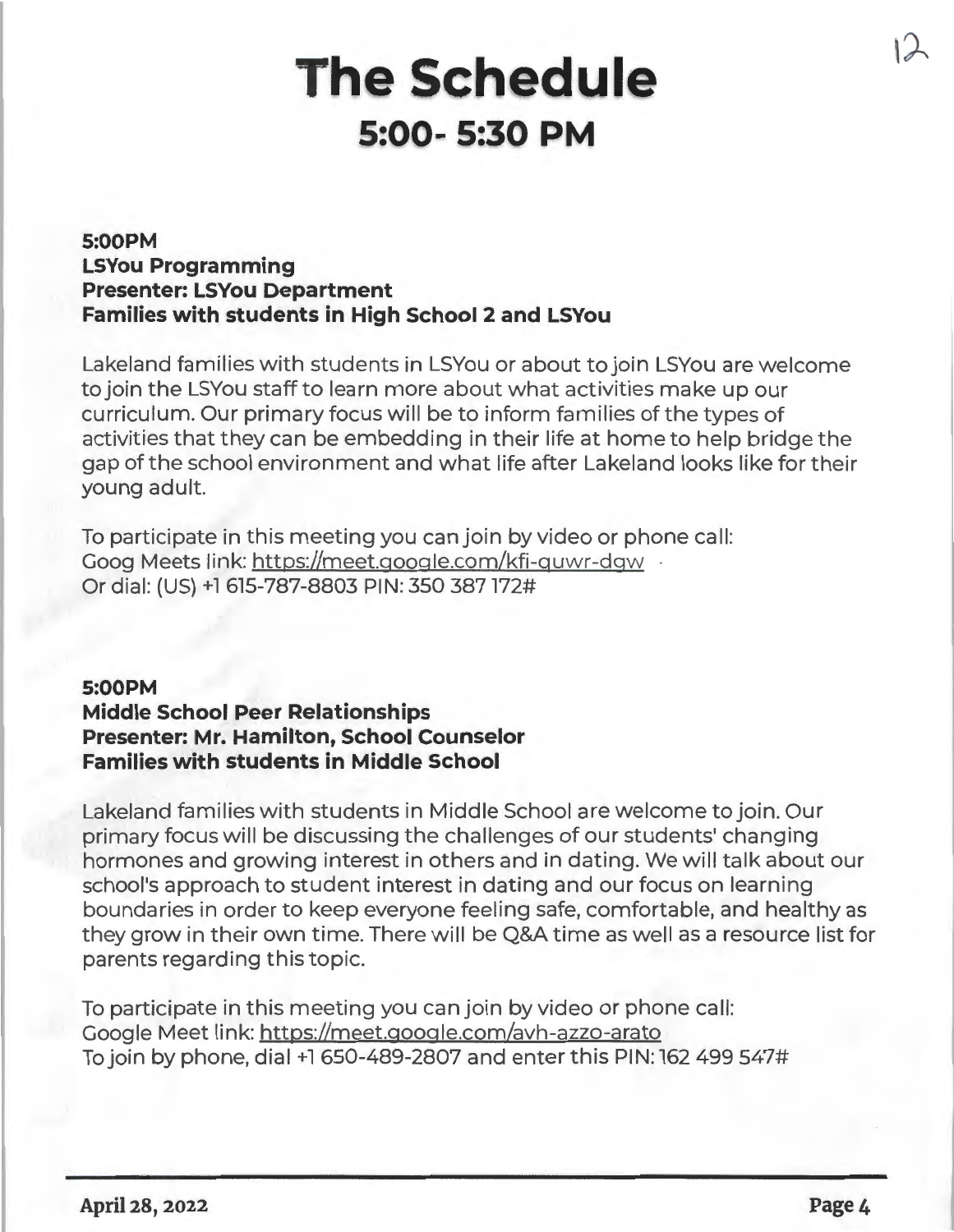# **The Schedule 5:30- 6:00 PM**

### **5:30PM**

**Use of Sensory tools at home and in the community Presenter: Primary Department Families of EC, Kindergarten, Primary, and Elementary Students** 

Learn about strategies that could help your sensory-seeker or sensory-avoider both at home and in the community.

To participate in this meeting you can join by video or phone call: Video call link: https://meet.google.com/ivc-wtqu-xgj Or dial: (US) +l 234-719-3467 PIN: 102 222 431#

## **5:30PM AAC Parent Networking, Q&A Presenter: Speech** & **Language Department Families with students who use AAC devices**

Attention AAC users and families: Come and join us for a live networking opportunity! Connect with other families who also use AAC and learn their tips and tricks! Ask questions and get some answers! Your Lakeland School speech team will be in attendance to answer questions and share ideas for future networking opportunities.

To participate in this meeting you can join by video or phone call: Google Meet link: https://meet.gooqle.com/dtu-yhui-rof Or dial: (US) +1 980-477-0214 PIN: 851 707 157#

## **5:30PM Hearing Aid Maintenance and Troubleshooting Presenter: DHH Teacher Families with students who have DHH needs**

This will cover basic hearing aid maintenance and troubleshooting.

To participate in this meeting you can join by video or phone call: https://meet.google.com/xic-rinu-pad Dial-in: (US) +1 413-338-0333 PIN: 925 114 760#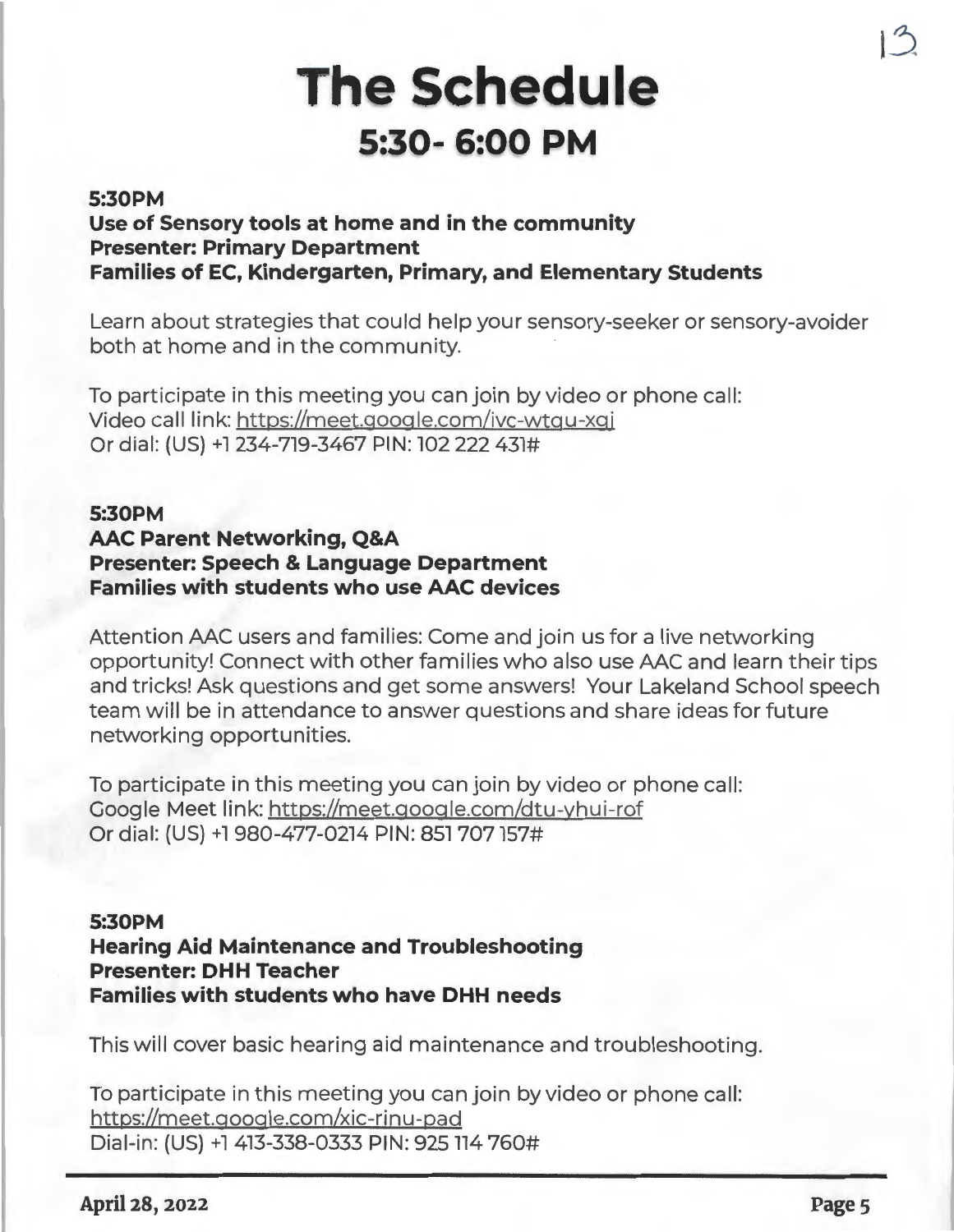# **The Schedule 6:00- 6:30 PM**  (more on page 7)

### **6:00PM**

# **Helpful Hints and Tips in Developing a Positive Environment Presenter: High School 1 Department All Families Welcome**

We will be discussing growth mindset, affirmations, promoting independence in the home, family night engagement activities, schedules/consistency, research-based strategies, zones of regulation, and promoting independence during down times.

To participate in this meeting you can join by video or phone call: Video call link: https://meet.google.com/zkx-hkdq-eis Or dial: (US) +1 478-974-9316 PIN: 266 210 287# **6:00PM Supporting AAC at home: Partner skills** & **Aided Language Input Presenter: Speech** & **Language Department Families with students who use AAC devices** 

Learn how to support AAC use at home! We will be discussing Aided Language Input and how this powerful modeling technique can support your child's language development and use of AAC at home. We will also share information about what we can do as communication partners to better support someone who uses AAC.

To participate in this meeting you can join by video or phone call: Google Meet link: https://meet.google.com/koi-frpx-djc Or dial: {US) +l 929-324-6441 PIN: 553 782170#

## **6:00PM**

**Busy Bodies- Use of play or functional activities to target therapeutic goal areas at home Presenter: OT/ PT Department All families welcome** 

We will share ideas on how to utilize everyday items, activities, and play to engage students in skill building activities while having fun or accomplishing tasks.

To participate in this meeting you can join by video or phone call: Video call link: https://meet .google.com/nsm-hpso-eip Or dial: {US) +l 484-925-1169 PIN: 128 482 265#

## **April 28, 2022 Page6**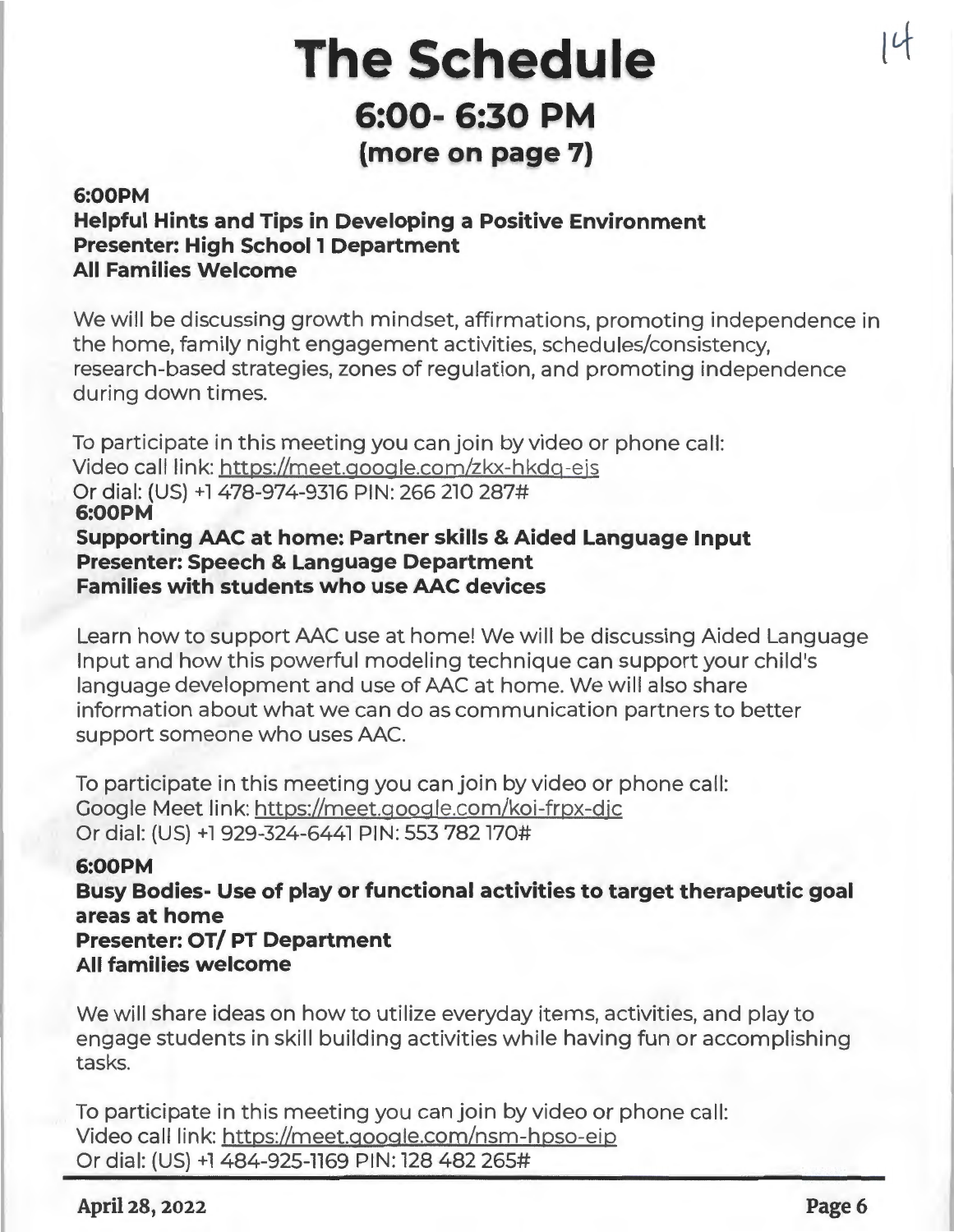# **The Schedule 6:00- 6:30 PM**

# **6:00pm High School Peer Relationships Presenter: Mr. Hamilton, School Counselor Families with High School Students**

Our primary focus will be discussing the challenges of our students' changing hormones and growing interests in others and dating. We will talk about our school's approach to student interest in dating and our focus on learning boundaries in order to keep everyone feeling safe, comfortable, and healthy as they grow in their own time. There will be Q&A time as well as a resource list for parents regarding this topic.

To participate in this meeting you can join by video or phone call: Google Meet link: meet.qoogle.com/pam-xqqs-qxn To join by phone, dial +1530-481-6153 and enter this PIN: 127 979163#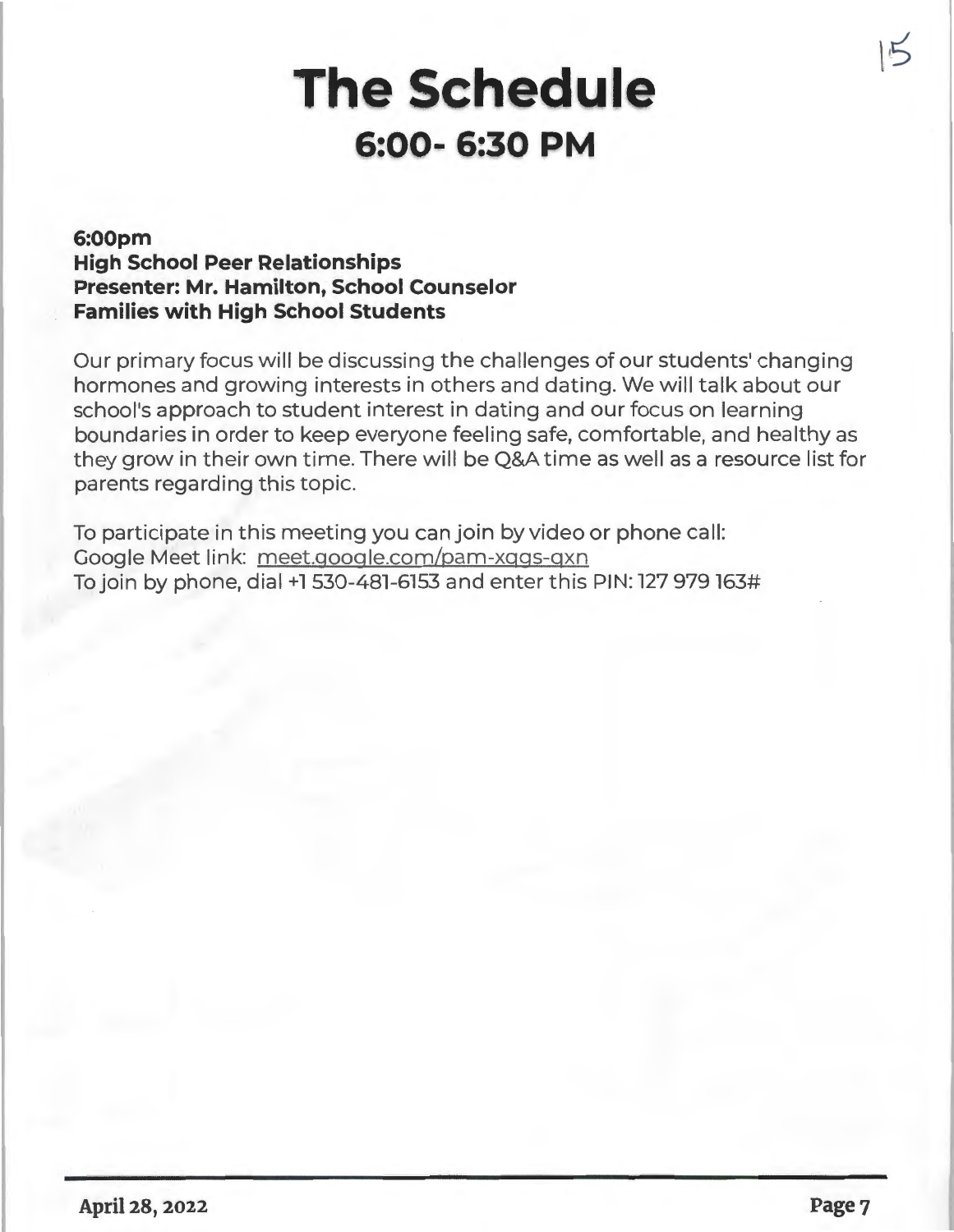# **The Schedule 6:30- 7:00 PM**

## **6:30PM Understanding the Audiogram Presenter: DHH Teacher Families with students who have DHH needs**

This will provide a basic explanation of the audiogram so that families are able to read their child's audiogram.

To participate in this meeting you can join by video or phone call: Video Call: https://meet.google.com/osd-efgc-fnm Dial in: +l 470-241-5393 and enter this PIN: 780 545 510#

## **6:30PM**

# **Enjoy While Learning at Home/ When Learning Comes Alive Presenter: The Elementary Department Families with students who are in the Elementary Classrooms**

Looking for at-home learning ideas? This session will provide hands-on activities for families to help reinforce important reading/language arts and math skills. Hands-on learning is the best kind of learning. Receive ideas to use at home through play and everyday activities.

To participate in this meeting you can join by video or phone call: Video Call: https://meet.google.com/aza-qdsj-kmz Dial inl: (US) +1 956-704-1326 PIN: 319 422 777#

**l to**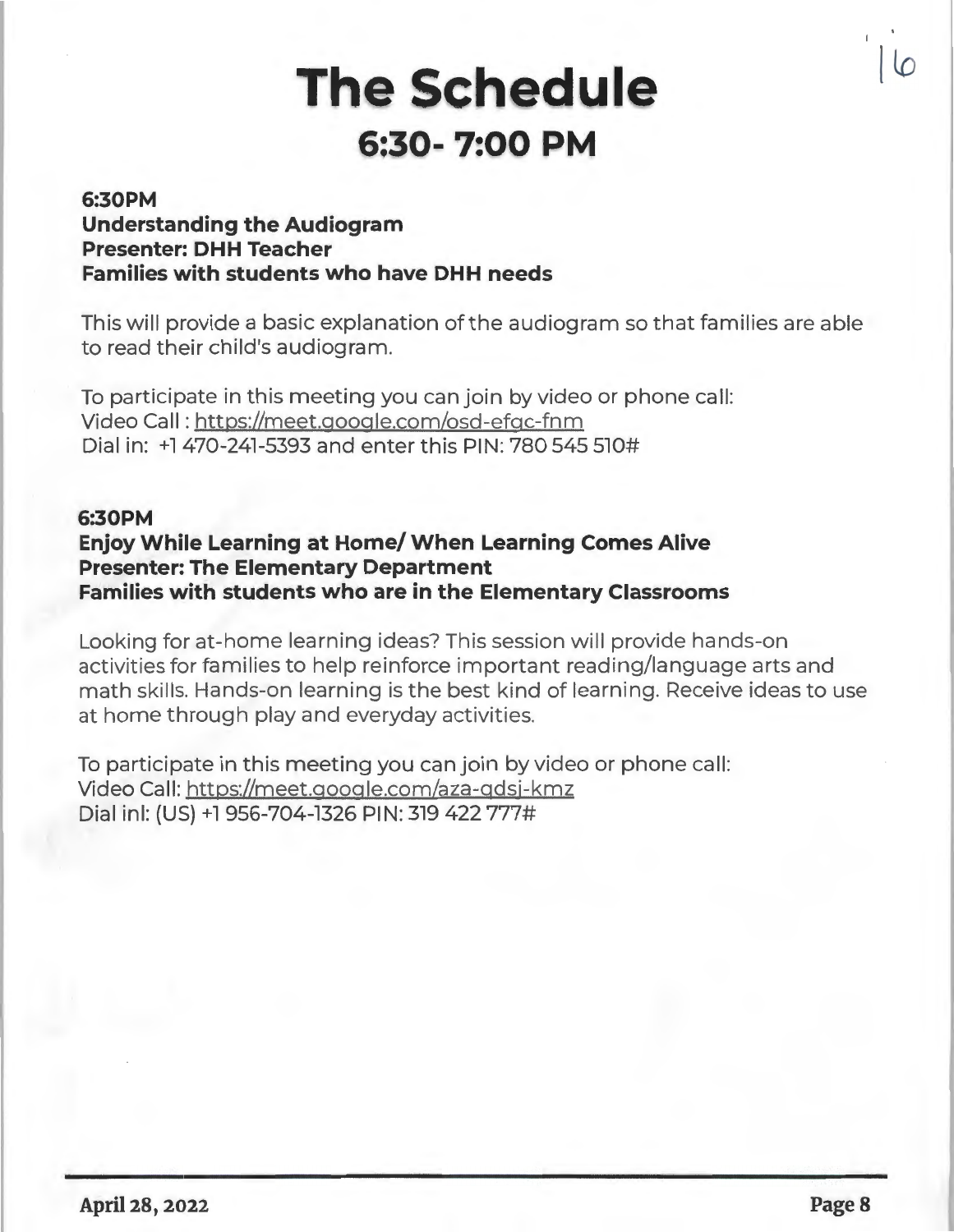# **The Schedule 7:00- 7:30 PM**

### **7:00PM**

# **STEAM Lab tour and Q&A Presenter: Hope Winchell, STEAM Teacher All Families Welcome!**

Come get a tour of our new STEAM lab and learn about the activities that your child may be participating in while in STEAM class. Bring your questions for Mrs. Winchell and we will have a live Q&A session at the end of our tour.

To participate in this meeting you can join by video or phone call: Video call link: https://meet.google.com/iaw-xprx-fsy Or dial: (US) +l 405-578-5287 PIN: 822 896 894#

### **7:00PM**

### **Academic Career Planning Process**

**Presenter: Amanda Merlo, Program Support Staff Families with students who are middle school age and older.** 

ACP is intended to equip students and their families with the tools necessary to make more informed choices about postsecondary education, training, and/or careers for life after high school. This session will be an overview of what this program looks like at Lakeland School.

To participate in this meeting you can join by video or phone call: Video call link: https://meet.google.com/cku-sxri-umx Or dial: {US) +l 570-818-2064 PIN: 367 338 785#

### **7:00PM**

**Storytime and extension activities Presenter: Early Learning Department Families who have students in Early Childhood, Kindergarten, and Primary aged classes.** 

Please join us **with your child** for an interactive read aloud experience. Students who use an AAC device should have it available to participate. Following the story, we will share an extension activity and resources for families to use at home.

To participate in this meeting you can join by video or phone call: Video call link: https://meet.google.com/ggs-grtm-fcy Or dial: (US) +l 252-656-5224 PIN: 813 729 969#